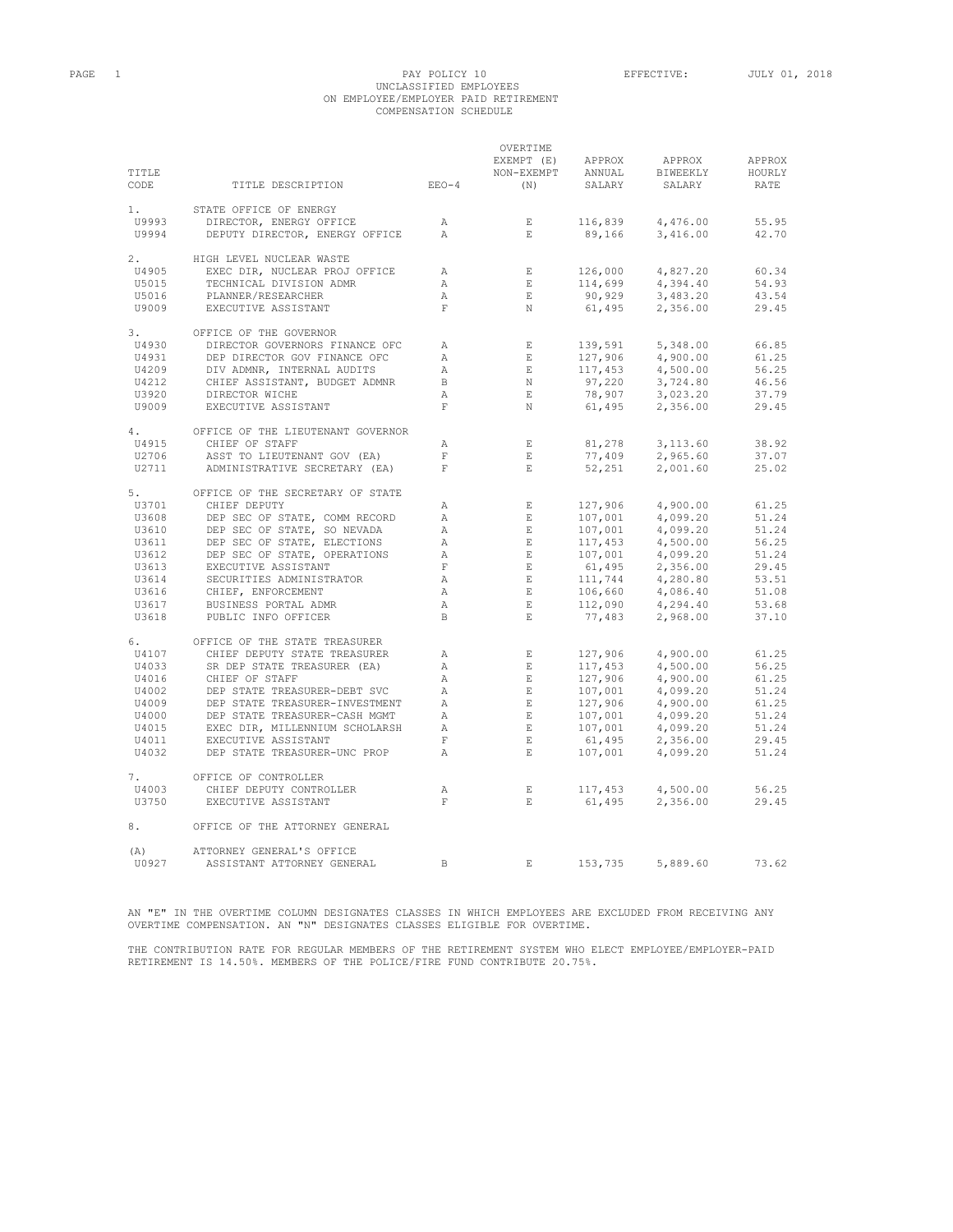# PAGE 2 PAY POLICY 10 EFFECTIVE: JULY 01, 2018 UNCLASSIFIED EMPLOYEES ON EMPLOYEE/EMPLOYER PAID RETIREMENT COMPENSATION SCHEDULE

 $\bigcirc$ 

|        |                                                                                   |                                                         | UVENIITE                                                                                                                                                                                                                                                                                    |                        |                                                                                                                                                                                                                                                                          |        |
|--------|-----------------------------------------------------------------------------------|---------------------------------------------------------|---------------------------------------------------------------------------------------------------------------------------------------------------------------------------------------------------------------------------------------------------------------------------------------------|------------------------|--------------------------------------------------------------------------------------------------------------------------------------------------------------------------------------------------------------------------------------------------------------------------|--------|
|        |                                                                                   |                                                         | EXEMPT (E)                                                                                                                                                                                                                                                                                  | APPROX                 | APPROX                                                                                                                                                                                                                                                                   | APPROX |
| TITLE  |                                                                                   |                                                         | NON-EXEMPT                                                                                                                                                                                                                                                                                  | <b>ANNUAL</b>          | BIWEEKLY                                                                                                                                                                                                                                                                 | HOURLY |
| CODE   | TITLE DESCRIPTION EEO-4                                                           |                                                         | (N)                                                                                                                                                                                                                                                                                         | SALARY                 | SALARY                                                                                                                                                                                                                                                                   | RATE   |
| U0924  | AG COUNSEL FOR PROSECUTG ATTYS                                                    | $\Box$                                                  | E                                                                                                                                                                                                                                                                                           |                        |                                                                                                                                                                                                                                                                          |        |
| U0932  | OMBUDSMAN, DOMESTIC VIOLENCE                                                      | B                                                       | $_{\rm N}$                                                                                                                                                                                                                                                                                  |                        |                                                                                                                                                                                                                                                                          |        |
| U0920  | CHIEF DEPUTY ATTY GENERAL (EA)                                                    |                                                         | $\begin{array}{ccc} \text{A} & & \text{E} \\ \text{B} & & \text{E} \\ \text{B} & & \text{E} \\ \text{B} & & \text{E} \end{array}$                                                                                                                                                           |                        |                                                                                                                                                                                                                                                                          |        |
| U0934  | SR DEPUTY ATTY GENERAL (EA)                                                       |                                                         |                                                                                                                                                                                                                                                                                             |                        |                                                                                                                                                                                                                                                                          |        |
| U0963  | DEP ATTY GENERAL (EA)                                                             |                                                         |                                                                                                                                                                                                                                                                                             |                        |                                                                                                                                                                                                                                                                          |        |
| *U0903 | CHIEF INVESTIGATOR                                                                |                                                         |                                                                                                                                                                                                                                                                                             |                        |                                                                                                                                                                                                                                                                          |        |
| *U0900 | INVESTIGATOR (EA)                                                                 | $\begin{array}{c} \mathbb{A} \\ \mathbb{B} \end{array}$ |                                                                                                                                                                                                                                                                                             |                        |                                                                                                                                                                                                                                                                          |        |
| U0904  | EXECUTIVE ASSISTANT                                                               | $\,$ F                                                  |                                                                                                                                                                                                                                                                                             |                        |                                                                                                                                                                                                                                                                          |        |
| U9007  | PUBLIC INFORMATION OFFICER                                                        | $\overline{B}$                                          |                                                                                                                                                                                                                                                                                             |                        |                                                                                                                                                                                                                                                                          |        |
| U1084  | CHIEF FINANCIAL OFFICER                                                           | $\overline{B}$                                          |                                                                                                                                                                                                                                                                                             |                        |                                                                                                                                                                                                                                                                          |        |
| U0911  | LEGAL RESEARCHER (EA)<br>SPVG LEGAL RESEARCHER (EA)<br>SEALEGAL RESEARCHER (EA)   | $-$ E $\,$                                              |                                                                                                                                                                                                                                                                                             |                        |                                                                                                                                                                                                                                                                          |        |
| U0906  |                                                                                   | $\,$ E                                                  |                                                                                                                                                                                                                                                                                             |                        |                                                                                                                                                                                                                                                                          |        |
| U0929  | PROGRAM SPECIALIST-TECH CRIMES                                                    | E                                                       |                                                                                                                                                                                                                                                                                             |                        |                                                                                                                                                                                                                                                                          |        |
| U0910  | CHIEF OF STAFF                                                                    | $\mathbb{A}$                                            |                                                                                                                                                                                                                                                                                             |                        |                                                                                                                                                                                                                                                                          |        |
| U0926  |                                                                                   | $\mathbf{B}$                                            |                                                                                                                                                                                                                                                                                             |                        |                                                                                                                                                                                                                                                                          |        |
| U0930  | SOLICITOR GENERAL<br>CONSTRUCTION LAW COUNSEL                                     | B                                                       |                                                                                                                                                                                                                                                                                             |                        |                                                                                                                                                                                                                                                                          |        |
| U0931  |                                                                                   | $\mathbb{A}$                                            |                                                                                                                                                                                                                                                                                             |                        |                                                                                                                                                                                                                                                                          |        |
|        | CHIEF PERSONNEL MANAGER                                                           | $\mathbf{B}$                                            |                                                                                                                                                                                                                                                                                             |                        |                                                                                                                                                                                                                                                                          |        |
| U0936  | SPECIAL COUNSEL (EA)<br>INFORMATION TECHNOLOGY CHIEF                              |                                                         |                                                                                                                                                                                                                                                                                             |                        |                                                                                                                                                                                                                                                                          |        |
| U0966  |                                                                                   | $\overline{B}$<br>$\overline{B}$                        |                                                                                                                                                                                                                                                                                             |                        |                                                                                                                                                                                                                                                                          |        |
| U0967  | FINANCIAL ANALYST                                                                 |                                                         |                                                                                                                                                                                                                                                                                             |                        |                                                                                                                                                                                                                                                                          |        |
| U0968  | BUREAU CHIEF (EA)                                                                 | A                                                       | $\begin{array}{c} 0.144 \\ 0.0003 \\ 0.0003 \\ 0.0003 \\ 0.0003 \\ 0.0003 \\ 0.0003 \\ 0.0003 \\ 0.0003 \\ 0.0003 \\ 0.0003 \\ 0.0003 \\ 0.0003 \\ 0.0003 \\ 0.0003 \\ 0.0003 \\ 0.0003 \\ 0.0003 \\ 0.0003 \\ 0.0003 \\ 0.0003 \\ 0.0003 \\ 0.0003 \\ 0.0003 \\ 0.0003 \\ 0.0003 \\ 0.000$ |                        |                                                                                                                                                                                                                                                                          |        |
| U0937  |                                                                                   | A                                                       | $\mathbb E$                                                                                                                                                                                                                                                                                 |                        |                                                                                                                                                                                                                                                                          |        |
| U0970  |                                                                                   |                                                         | $\mathbf{E}$ .                                                                                                                                                                                                                                                                              |                        |                                                                                                                                                                                                                                                                          |        |
| U0969  | SPECIAL ASSISTANT, AG, NEIGHBORH A                                                |                                                         | $\mathbb E$ .                                                                                                                                                                                                                                                                               |                        | SALARY SALARY KATE<br>117,453 4,500.00 56.25<br>65,176 2,496.80 31.21<br>129,138 4,947.20 61.84<br>106,839 4,476.00 55.95<br>104,540 4,004.80 55.06<br>95,931 3,675.20 45.94<br>72,080 2,761.60 34.52<br>61,495 2,356.00 29.45<br>64,569 2,473.6                         |        |
| 8.     | OFFICE OF THE ATTORNEY GENERAL                                                    |                                                         |                                                                                                                                                                                                                                                                                             |                        |                                                                                                                                                                                                                                                                          |        |
| (B)    | BUREAU OF CONSUMER PROTECTION                                                     |                                                         |                                                                                                                                                                                                                                                                                             |                        |                                                                                                                                                                                                                                                                          |        |
| U4422  | SR ENGINEER<br>LEGAL RESEARCHER (EA)                                              | $\mathbf{B}$                                            | E                                                                                                                                                                                                                                                                                           |                        |                                                                                                                                                                                                                                                                          | 47.80  |
| U0911  |                                                                                   | $\mathbf{E}$                                            | N                                                                                                                                                                                                                                                                                           |                        |                                                                                                                                                                                                                                                                          | 29.45  |
| U1081  | SENIOR ECONOMIST                                                                  | $\overline{B}$                                          |                                                                                                                                                                                                                                                                                             |                        |                                                                                                                                                                                                                                                                          | 53.52  |
| U4412  | ADMIN SERVICES OFFICER                                                            | A                                                       |                                                                                                                                                                                                                                                                                             |                        |                                                                                                                                                                                                                                                                          | 38.78  |
| U4414  | ADMIN SERVICES OFFICER<br>SR REGULATORY ANALYST<br>CHIEF DEPUTY ATTY GENERAL (EA) | $\mathbf{B}$                                            |                                                                                                                                                                                                                                                                                             |                        |                                                                                                                                                                                                                                                                          | 44.66  |
| U0920  |                                                                                   | A                                                       |                                                                                                                                                                                                                                                                                             |                        |                                                                                                                                                                                                                                                                          | 61.84  |
| U4416  | REGULATORY MANAGER                                                                | $\, {\bf B}$                                            |                                                                                                                                                                                                                                                                                             |                        |                                                                                                                                                                                                                                                                          | 47.84  |
| U4825  | TECHNICAL STAFF MANAGER<br>DEP ATTY GENERAL (EA)                                  | $\overline{B}$                                          |                                                                                                                                                                                                                                                                                             |                        |                                                                                                                                                                                                                                                                          | 47.84  |
| U0963  |                                                                                   | $\Box$                                                  |                                                                                                                                                                                                                                                                                             |                        |                                                                                                                                                                                                                                                                          | 50.06  |
| U4418  | ENGINEER                                                                          | $\mathbb B$                                             | $\mathbb E$                                                                                                                                                                                                                                                                                 |                        |                                                                                                                                                                                                                                                                          | 43.09  |
| U0934  | SR DEPUTY ATTY GENERAL (EA)                                                       | $\overline{B}$                                          | E                                                                                                                                                                                                                                                                                           |                        |                                                                                                                                                                                                                                                                          | 55.95  |
| U0906  | SPVG LEGAL RESEARCHER (EA)                                                        | $\_$ $\,$ E                                             | $\,$ N                                                                                                                                                                                                                                                                                      |                        | $\begin{array}{llllll} 99, 807 & 3, 824.00 \\ 61, 495 & 2, 356.00 \\ 111, 764 & 4, 281.60 \\ 80, 978 & 3, 102.40 \\ 93, 268 & 3, 572.80 \\ 129, 138 & 4, 947.20 \\ 99, 894 & 3, 827.20 \\ 99, 894 & 3, 827.20 \\ 104, 540 & 4, 004.80 \\ 89, 991 & 3, 447.20 \\ 116, 83$ | 30.92  |
| 9.     | COMMISSION ON ETHICS                                                              |                                                         |                                                                                                                                                                                                                                                                                             |                        |                                                                                                                                                                                                                                                                          |        |
| U2901  | EXECUTIVE DIRECTOR, ETHICS                                                        | $\mathbb{A}$                                            | $$\mathbf{E}$$ $$\mathbf{E}$$                                                                                                                                                                                                                                                               |                        |                                                                                                                                                                                                                                                                          | 55.95  |
| U2902  | COMMISSION COUNSEL                                                                | $\mathbf{B}$                                            |                                                                                                                                                                                                                                                                                             |                        |                                                                                                                                                                                                                                                                          | 55.95  |
| U9009  | EXECUTIVE ASSISTANT                                                               | $-$ F $\,$                                              | $$\rm N$$ $$\rm N$$                                                                                                                                                                                                                                                                         |                        |                                                                                                                                                                                                                                                                          | 29.45  |
| U9305  | INVESTIGATOR                                                                      | $\overline{B}$                                          |                                                                                                                                                                                                                                                                                             |                        | 2,761.60                                                                                                                                                                                                                                                                 | 34.52  |
| U4423  | SENIOR LEGAL RESEARCHER                                                           | $\quad$ E $\quad$                                       | N                                                                                                                                                                                                                                                                                           |                        | 2,356.00                                                                                                                                                                                                                                                                 | 29.45  |
| U2904  | ASSOCIATE COUNSEL                                                                 | $\mathbf{B}$                                            | $\mathbf E$                                                                                                                                                                                                                                                                                 |                        | $\begin{array}{cccc} 116,839 & & 4,476.00 \\ 116,839 & & 4,476.00 \\ 61,495 & & 2,356.00 \\ 72,080 & & 2,761.60 \\ 61,495 & & 2,356.00 \\ \textcolor{red}{\textbf{1}} & & 495 & & 2,356.00 \\ \textcolor{red}{\textbf{1}} & & 4,004.80 & \textcolor{red}{\end{array}$    | 50.06  |
| 10.    | SUPREME COURT                                                                     |                                                         |                                                                                                                                                                                                                                                                                             |                        |                                                                                                                                                                                                                                                                          |        |
| U0982  | CHIEF ASSISTANT CLERK                                                             | $\mathbf{B}$                                            | $\mathbf{E}$                                                                                                                                                                                                                                                                                | 129,138                | 4,947.20                                                                                                                                                                                                                                                                 | 61.84  |
| U0981  | CHIEF CLERK                                                                       | $\Box$                                                  | $\mathbf{E}$                                                                                                                                                                                                                                                                                | $\frac{153}{70}$ , 735 | 5,889.60                                                                                                                                                                                                                                                                 | 73.62  |
| U3714  | CHIEF DEPUTY CLERK                                                                | $\mathbf{B}$                                            | $_{\rm N}$                                                                                                                                                                                                                                                                                  |                        | 3,039.20                                                                                                                                                                                                                                                                 | 37.99  |
| U0978  | COURT ADMINISTRATOR                                                               | B.                                                      | $\mathbf N$                                                                                                                                                                                                                                                                                 | 135,287                | 5,183.20                                                                                                                                                                                                                                                                 | 64.79  |

\* EMPLOYEES ARE ELIGIBLE FOR POLICE/FIRE RETIREMENT PLAN IF THEY WERE ON THE POLICE/FIRE RETIREMENT PLAN PRIOR TO THEIR PROMOTION INTO THESE CLASSES.

AN "E" IN THE OVERTIME COLUMN DESIGNATES CLASSES IN WHICH EMPLOYEES ARE EXCLUDED FROM RECEIVING ANY OVERTIME COMPENSATION. AN "N" DESIGNATES CLASSES ELIGIBLE FOR OVERTIME.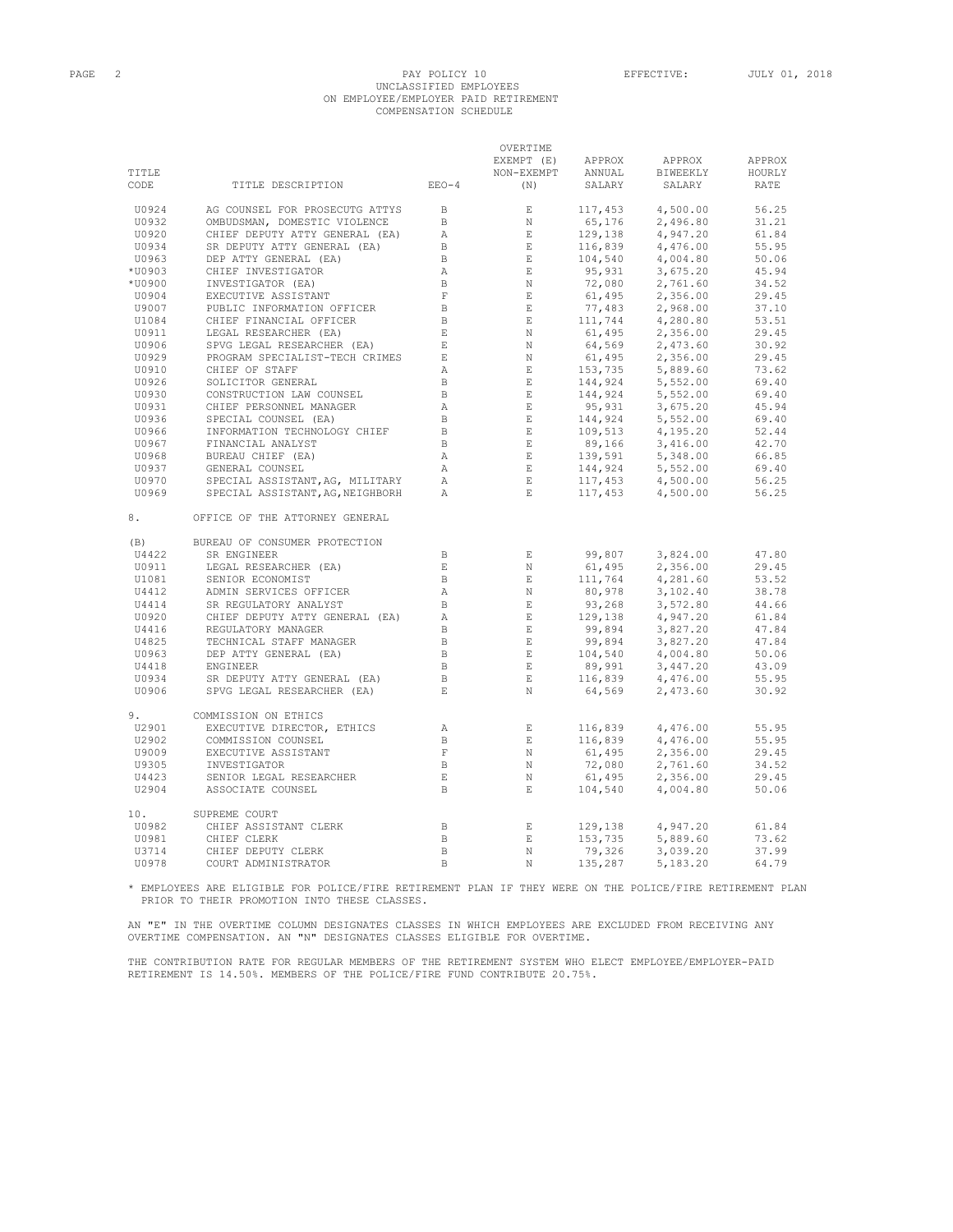## PAGE 3 PAY POLICY 10 EFFECTIVE: JULY 01, 2018 UNCLASSIFIED EMPLOYEES ON EMPLOYEE/EMPLOYER PAID RETIREMENT COMPENSATION SCHEDULE

| TITLE<br>CODE | TITLE DESCRIPTION                 | $EEO-4$        | OVERTIME<br>EXEMPT (E)<br>NON-EXEMPT<br>(N)                                                                                                                                                                                                                                                                                                                                                                  | APPROX<br>ANNUAL<br>SALARY                                                                                                  | APPROX<br>BIWEEKLY<br>SALARY | APPROX<br>HOURLY<br>RATE |
|---------------|-----------------------------------|----------------|--------------------------------------------------------------------------------------------------------------------------------------------------------------------------------------------------------------------------------------------------------------------------------------------------------------------------------------------------------------------------------------------------------------|-----------------------------------------------------------------------------------------------------------------------------|------------------------------|--------------------------|
|               |                                   |                |                                                                                                                                                                                                                                                                                                                                                                                                              | $116,839$<br>$-6839$                                                                                                        |                              |                          |
| U0979         | DEP COURT ADMINISTRATOR (EA)      | A              | $\mathbb N$                                                                                                                                                                                                                                                                                                                                                                                                  |                                                                                                                             | 4,476.00                     | 55.95                    |
| U0974         | SUPERVISORY STAFF ATTORNEY (EA)   | $\mathbf{B}$   | $\,$ E $\,$                                                                                                                                                                                                                                                                                                                                                                                                  |                                                                                                                             | 4,476.00                     | 55.95                    |
| U0977         | STAFF ATTORNEY (EA)               | $\mathbf{B}$   | E                                                                                                                                                                                                                                                                                                                                                                                                            | 104,540<br>104,540<br>110,689                                                                                               | 4,004.80                     | 50.06                    |
| U0980         | LAW LIBRARIAN                     | $\mathbf{B}$   | $E$ and $E$                                                                                                                                                                                                                                                                                                                                                                                                  |                                                                                                                             | 4,240.80                     | 53.01                    |
| U0987         | SR LAW CLERK (EA)                 | $\mathbf E$    | $\mathbf{E}^-$                                                                                                                                                                                                                                                                                                                                                                                               | 67,966                                                                                                                      | 2,604.00                     | 32.55                    |
| 11.           | COMMISSION ON JUDICIAL DISCIPLINE |                |                                                                                                                                                                                                                                                                                                                                                                                                              |                                                                                                                             |                              |                          |
| U0919         | GENERAL COUNSEL                   | B              | $\mathbf{E}$                                                                                                                                                                                                                                                                                                                                                                                                 | 153,735                                                                                                                     | 5,889.60                     | 73.62                    |
| 12.           | DEPARTMENT OF ADMINISTRATION      |                |                                                                                                                                                                                                                                                                                                                                                                                                              |                                                                                                                             |                              |                          |
| U4902         | DIRECTOR, ADMINISTRATION          | Α              | $\mathbf E$                                                                                                                                                                                                                                                                                                                                                                                                  | 139,591                                                                                                                     | 5,348.00                     | 66.85                    |
| U4305         | DEPUTY DIRECTOR                   | $\mathbb{A}$   | $\mathbf{E}$                                                                                                                                                                                                                                                                                                                                                                                                 | 127,906                                                                                                                     | 4,900.00                     | 61.25                    |
| U4320         | INFORMATION SYSTEMS SPECIALIST    | B              | E                                                                                                                                                                                                                                                                                                                                                                                                            | 67,761                                                                                                                      | 2,596.00                     | 32.45                    |
| U9122         | DIV ADMNR, ADMINISTRATIVE SVCS    | $\mathbb{A}$   | $E_{\rm c}$                                                                                                                                                                                                                                                                                                                                                                                                  | 117,453                                                                                                                     | 4,500.00                     | 56.25                    |
| U9078         | DIV ADMNR, PURCHASING             | $\mathbb{A}$   | $\mathbb E$ .                                                                                                                                                                                                                                                                                                                                                                                                | 107,001                                                                                                                     | 4,099.20                     | 51.24                    |
| U9080         | DIV ADMNR, RISK MANAGEMENT        | $\mathbb{A}$   | $\mathbf E$                                                                                                                                                                                                                                                                                                                                                                                                  |                                                                                                                             | 3,675.20                     | 45.94                    |
| U4530         | SR APPEALS OFFICER                | $\mathbb{A}$   | E                                                                                                                                                                                                                                                                                                                                                                                                            |                                                                                                                             | 4,947.20                     | 61.84                    |
| U4508         | APPEALS OFFICER, HEARINGS (EA)    | $\overline{B}$ | $\mathbf{E}$                                                                                                                                                                                                                                                                                                                                                                                                 | 107,001<br>95,931<br>129,138<br>116,839                                                                                     | 4,476.00                     | 55.95                    |
| U4512         | HEARING OFFICER (EA)              | B              | E                                                                                                                                                                                                                                                                                                                                                                                                            |                                                                                                                             | 2,968.00                     | 37.10                    |
| U4214         | CHIEF ASSISTANT, PLANNING         | $\mathbb{B}$   |                                                                                                                                                                                                                                                                                                                                                                                                              | $77,483$<br>89,149<br>89,166<br>135,287                                                                                     | 3,415.20                     | 42.69                    |
| U3814         | DIV ADMNR, FLEET SERVICES DIV     | $\mathbb{A}$   | $$\,{\rm E}$$ $$\,{\rm E}$$                                                                                                                                                                                                                                                                                                                                                                                  |                                                                                                                             | 3,416.00                     | 42.70                    |
| U4703         | ADMR PUBLIC WORKS DIVISION        | $\mathbb{A}$   | $\mathbb E$ .                                                                                                                                                                                                                                                                                                                                                                                                |                                                                                                                             | 5,183.20                     | 64.79                    |
| U4504         |                                   |                |                                                                                                                                                                                                                                                                                                                                                                                                              |                                                                                                                             |                              | 61.25                    |
|               | DEPUTY ADMR, PROF SVCS, PW DIV    | $\mathbb{A}$   | $$\mathbf{E}$$ $$\mathbf{E}$$                                                                                                                                                                                                                                                                                                                                                                                | $127,906$<br>$127,906$<br>$107,001$<br>$116,839$<br>$107,001$<br>$127,906$<br>$117,453$<br>$95,931$<br>$95,931$<br>$99,166$ | 4,900.00                     | 61.25                    |
| U4720         | DEP ADMR, CODE COMP & ENF PW      | $\mathbb{A}$   |                                                                                                                                                                                                                                                                                                                                                                                                              |                                                                                                                             | 4,900.00                     |                          |
| U4721         | PUB WORKS DIV, PROJ MGR 2 (EA)    | $\mathbf{B}$   | $\mathbb E$ .                                                                                                                                                                                                                                                                                                                                                                                                |                                                                                                                             | 4,099.20                     | 51.24                    |
| U4722         | PUB WORKS DIV, PROJ MGR 3 (EA)    | $\mathbb{B}$   | E                                                                                                                                                                                                                                                                                                                                                                                                            |                                                                                                                             | 4,476.00                     | 55.95                    |
| U9092         | DIV ADMNR, ST LIBRARY/ARCHIVES    | $\mathbb{A}$   | E                                                                                                                                                                                                                                                                                                                                                                                                            |                                                                                                                             | 4,099.20                     | 51.24                    |
| U4925         | DIV ADMR, EITS                    | $\mathbb{A}$   | E                                                                                                                                                                                                                                                                                                                                                                                                            |                                                                                                                             | 4,900.00                     | 61.25                    |
| U4604         | DIV ADMR, HUMAN RESOURCES MGMT    | $\mathbb{A}$   | $\mathbb E$ .                                                                                                                                                                                                                                                                                                                                                                                                |                                                                                                                             | 4,500.00                     | 56.25                    |
| U9042         | DIV DEPUTY ADMR HR MGT (EA)       | $\mathbb{A}$   | E                                                                                                                                                                                                                                                                                                                                                                                                            |                                                                                                                             | 3,675.20                     | 45.94                    |
| U4607         | ADMINISTRATOR, EQUAL EMP OPPOR    | A              | E                                                                                                                                                                                                                                                                                                                                                                                                            | $89,166$<br>117,453<br>97,220<br>107,001<br>117,453                                                                         | 3,416.00                     | 42.70                    |
| U9027         | DEP ADMR, B&G PW DIVISION         | $\mathbb A$    | $\mathbf E$                                                                                                                                                                                                                                                                                                                                                                                                  |                                                                                                                             | 4,500.00                     | 56.25                    |
| U4215         | CH PLAN, RESEARCH & GRANTS MGT    | $\overline{B}$ | E                                                                                                                                                                                                                                                                                                                                                                                                            |                                                                                                                             | 3,724.80                     | 46.56                    |
| U4724         | SPECIAL ADVISOR, EITS             | $\lambda$      | $E_{\rm{c}}$                                                                                                                                                                                                                                                                                                                                                                                                 |                                                                                                                             | 4,099.20                     | 51.24                    |
| U4728         | DEP ADMNR, EITS                   | $\mathbb{A}$   | $\mathbb E$ .                                                                                                                                                                                                                                                                                                                                                                                                |                                                                                                                             | 4,500.00                     | 56.25                    |
| U4813         | CH, OFFICE OF GRANTS PROCUREMT    | B              |                                                                                                                                                                                                                                                                                                                                                                                                              |                                                                                                                             | 3,397.60                     | 42.47                    |
| U4814         | SR EXEC GRANTS ANALYST            | $\,$ B         |                                                                                                                                                                                                                                                                                                                                                                                                              |                                                                                                                             | 3,101.60                     | 38.77                    |
| U4815         | EXECUTIVE GRANTS ANALYST (EA)     | $\mathbb B$    | $\begin{aligned} \mathbf{E} \\ \mathbf{E} \\ \mathbf{E} \\ \mathbf{E} \end{aligned}$                                                                                                                                                                                                                                                                                                                         | $117,453$<br>88,680<br>80,967<br>67,709<br>104.540<br>67,709                                                                | 2,593.60                     | 32.42                    |
| U4537         | ATTORNEY, PURCHASING              | $\mathbf{B}$   | E                                                                                                                                                                                                                                                                                                                                                                                                            |                                                                                                                             | 4,004.80                     | 50.06                    |
| U4308         | DEFERRED COMP EXEC OFFICER        | $\mathbb{A}$   | E                                                                                                                                                                                                                                                                                                                                                                                                            | 104,540<br>107,001                                                                                                          | 4,099.20                     | 51.24                    |
| U9009         | EXECUTIVE ASSISTANT               | $\mathbf F$    | N                                                                                                                                                                                                                                                                                                                                                                                                            | 61,495                                                                                                                      | 2,356.00                     | 29.45                    |
| 13.           | DEPARTMENT OF TAXATION            |                |                                                                                                                                                                                                                                                                                                                                                                                                              |                                                                                                                             |                              |                          |
| U4701         | DIRECTOR, TAXATION                | $\mathbb{A}$   | $\,$ E $\,$                                                                                                                                                                                                                                                                                                                                                                                                  | 139,591                                                                                                                     | 5,348.00                     | 66.85                    |
| U4300         | DEPUTY DIRECTOR, TAXATION (EA)    | $\mathbb{A}$   | $\mathbb{E}^{\mathbb{E}^{\mathbb{E}}_{\mathbb{E}^{\mathbb{E}}_{\mathbb{E}^{\mathbb{E}}_{\mathbb{E}^{\mathbb{E}}_{\mathbb{E}^{\mathbb{E}}_{\mathbb{E}^{\mathbb{E}}_{\mathbb{E}^{\mathbb{E}}_{\mathbb{E}^{\mathbb{E}}_{\mathbb{E}^{\mathbb{E}}_{\mathbb{E}^{\mathbb{E}}_{\mathbb{E}^{\mathbb{E}}_{\mathbb{E}^{\mathbb{E}}_{\mathbb{E}^{\mathbb{E}}_{\mathbb{E}^{\mathbb{E}}_{\mathbb{E}^{\mathbb{E}}_{\mathbb$ | 117,453                                                                                                                     | 4,500.00                     | 56.25                    |
| U9108         | CHIEF ADM LAW JUDGE (LIC ATTY)    | $\mathbb{A}$   | E                                                                                                                                                                                                                                                                                                                                                                                                            | 129,138                                                                                                                     | 4,947.20                     | 61.84                    |
|               |                                   | F              | N                                                                                                                                                                                                                                                                                                                                                                                                            |                                                                                                                             |                              |                          |
| U9009         | EXECUTIVE ASSISTANT               |                |                                                                                                                                                                                                                                                                                                                                                                                                              | 61,495                                                                                                                      | 2,356.00                     | 29.45                    |
| U9208         | ADMIN LAW JUDGE (LIC ATTY)        | $\mathbb{A}$   | $\sim$ E $^{-1}$                                                                                                                                                                                                                                                                                                                                                                                             | 01,495<br>116,839<br>127,906                                                                                                | 4,476.00                     | 55.95                    |
| U9201         | CHIEF DEPUTY DIRECTOR             | A              | E                                                                                                                                                                                                                                                                                                                                                                                                            |                                                                                                                             | 4,900.00                     | 61.25                    |
| U9203         | STATE DEMOGRAPHER TAXATION        | $\mathbb{A}$   | E                                                                                                                                                                                                                                                                                                                                                                                                            | 104,540                                                                                                                     | 4,004.80                     | 50.06                    |
| 14.           | DEPARTMENT OF EDUCATION           |                |                                                                                                                                                                                                                                                                                                                                                                                                              |                                                                                                                             |                              |                          |
| U4802         | SUPT OF PUBLIC INSTRUCTION        | $\mathbb{A}$   | $\,$ E $\,$                                                                                                                                                                                                                                                                                                                                                                                                  | 139,591                                                                                                                     | 5,348.00                     | 66.85                    |
| U4506         | DEP SUPT INST/RSRCH/EVAL (EA)     | $\mathbb{A}$   | $E_{\rm c}$                                                                                                                                                                                                                                                                                                                                                                                                  | 117,453                                                                                                                     | 4,500.00                     | 56.25                    |

AN "E" IN THE OVERTIME COLUMN DESIGNATES CLASSES IN WHICH EMPLOYEES ARE EXCLUDED FROM RECEIVING ANY OVERTIME COMPENSATION. AN "N" DESIGNATES CLASSES ELIGIBLE FOR OVERTIME.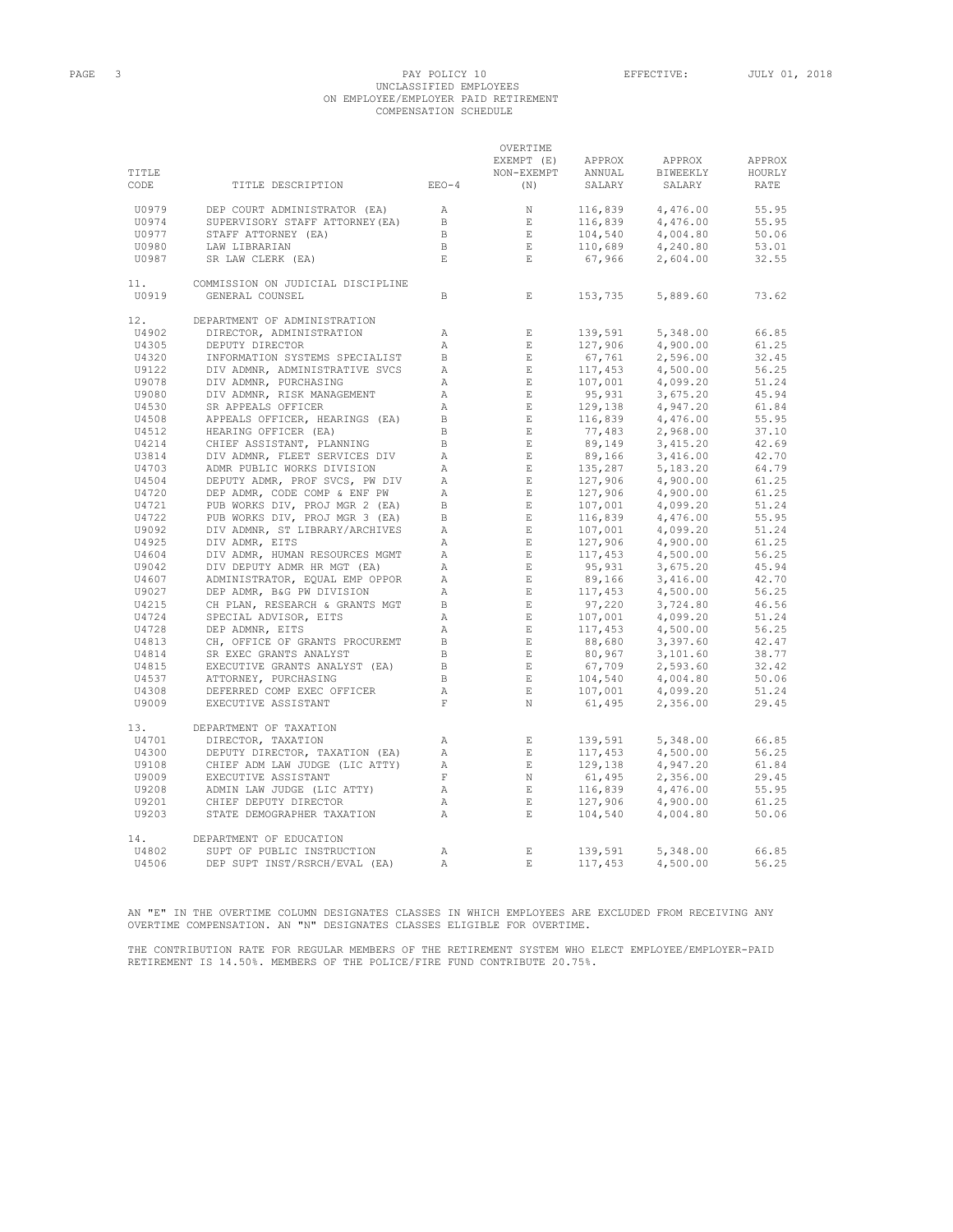#### PAGE 4 PAY POLICY 10 EFFECTIVE: JULY 01, 2018 UNCLASSIFIED EMPLOYEES ON EMPLOYEE/EMPLOYER PAID RETIREMENT COMPENSATION SCHEDULE

| TITLE<br>CODE | TITLE DESCRIPTION                         | $EEO-4$        | OVERTIME<br>EXEMPT (E)<br>NON-EXEMPT<br>(N) | APPROX<br>ANNUAL<br>SALARY                                    | APPROX<br>BIWEEKLY<br>SALARY | APPROX<br>HOURLY<br>RATE |
|---------------|-------------------------------------------|----------------|---------------------------------------------|---------------------------------------------------------------|------------------------------|--------------------------|
|               |                                           |                |                                             |                                                               |                              |                          |
| U4302         | DEP SUPT ADMIN/FISCAL SVCS                | $\overline{A}$ | E                                           | 117,453                                                       | 4,500.00                     | 56.25                    |
| U9009         | EXECUTIVE ASSISTANT                       | $\overline{F}$ | $_{\rm N}$                                  | 61,495                                                        | 2,356.00                     | 29.45                    |
| U4822         | DIR SAFE & RESPECT LEARNING               | $\mathbb{A}$   | $\mathbf E$                                 | 95,931                                                        | 3,675.20                     | 45.94                    |
| U4823         | DIR, RESEARCH & EVALUATION SVC            | B              | $\mathbf{E}$                                | 95,931                                                        | 3,675.20                     | 45.94                    |
| 15.           | STATE PUBLIC CHARTER SCHOOL AUTHORITY     |                |                                             |                                                               |                              |                          |
| U4819         | DIR, ST PUB CHART SCH AUTH                | Α              | $\mathbf{E}$                                | 107,001                                                       | 4,099.20                     | 51.24                    |
| U4821         | DEP DIR ST PU CHART SCH AUTH              | $\mathbb{A}$   | $\mathbf{E}$                                | 95,931                                                        | 3,675.20                     | 45.94                    |
| U4824         | STAFF ATTORNEY                            | <sub>B</sub>   | $\mathbf{E}$                                | 104,540                                                       | 4,004.80                     | 50.06                    |
| 16.           | DEPARTMENT OF EMPLOYMENT TRAINING & REHAB |                |                                             |                                                               |                              |                          |
| U4500         | DIRECTOR, DETR                            | A              | $\mathbf E$                                 | 139,591                                                       | 5,348.00                     | 66.85                    |
| U3706         | CHF, DISABILITY EMPLOY POLICY             | $\mathbb{A}$   | E                                           | 89,166                                                        | 3,416.00                     | 42.70                    |
| U4511         | DIV ADMNR, REHABILITATION                 | $\mathbb{A}$   | E                                           | 117,453                                                       | 4,500.00                     | 56.25                    |
| U4544         | CHIEF AUDITOR                             | $\mathbf{B}$   | E                                           | 98,389                                                        | 3,769.60                     | 47.12                    |
| U3705         | DEPUTY DIRECTOR, DETR                     | $\mathbb{A}$   | E                                           | 127,906                                                       | 4,900.00                     | 61.25                    |
| U9119         | DIV ADMNR, INFO DEVEL & PROCES            | $\mathbb{A}$   | E                                           | 117,453                                                       | 4,500.00                     | 56.25                    |
| U4600         | DIV ADMNR, EMPLOYMENT SECURITY            | $\mathbb{A}$   | $\mathbb E$ .                               | $127,906$<br>$95,931$<br>$77,483$<br>$61,495$                 | 4,900.00                     | 61.25                    |
| U3803         | DIV ADMNR, NERC                           | $\mathbb{A}$   | $\_$ E $\_$                                 |                                                               | 3,675.20                     | 45.94                    |
| U9070         | HEARING OFFICER (EA)                      | $\mathbf B$    | E                                           |                                                               | 2,968.00                     | 37.10                    |
| U9009         | EXECUTIVE ASSISTANT                       | $\mathbf F$    | N                                           |                                                               | 2,356.00                     | 29.45                    |
| U4521         | SENIOR ATTORNEY                           | $\,$ B         | E                                           | 116,839                                                       | 4,476.00                     | 55.95                    |
| U4522         | ASSISTANT TO THE DIRECTOR                 | $\mathbb{A}$   | $\mathbf{E}$                                | 97,216                                                        | 3,724.00                     | 46.55                    |
| 17.           | DEPARTMENT OF HEALTH & HUMAN SERVICES     |                |                                             |                                                               |                              |                          |
| U4900         | DIRECTOR, HEALTH & HUMAN SVCS             | $\mathbb{A}$   | $\mathbf E$                                 | 139,591                                                       | 5,348.00                     | 66.85                    |
| U4608         | DEP DIRECTOR, PROGRAMS                    | $\mathbb{A}$   | E                                           | 117,453                                                       | 4,500.00                     | 56.25                    |
| U4610         | DIV ADMR, HCFP                            | $\mathbb{A}$   | E                                           | 127,906                                                       | 4,900.00                     | 61.25                    |
| U4612         | DEP DIVISION ADMR, HCFP (EA)              | $\mathbb{A}$   | E                                           | 117,453                                                       | 4,500.00                     | 56.25                    |
| *U4102        | BUREAU CHIEF, YOUTH PAROLE                | $\mathbb{A}$   | E                                           | 107,001                                                       | 4,099.20                     | 51.24                    |
| U5301         | MEDICAL PGM COORD, MH PGM                 | $\mathbb{A}$   | E                                           | 207,223                                                       | 7,939.20                     | 99.24                    |
| U5300         | DIV ADMNR, PUBLIC & BEHAVIORAL            | $\mathbb{A}$   | $\mathbb E$                                 | 135,287                                                       | 5,183.20                     | 64.79                    |
| U9104         | DEP DIRECTOR, FISCAL SVCS                 | $\mathbb{A}$   | $\mathbb E$                                 |                                                               | 4,500.00                     | 56.25                    |
| U4907         | DEP DIV ADMR PUBLIC&BEHAV (EA)            | $\mathbb{A}$   | E                                           | 117, 453<br>117, 453<br>127, 906<br>127, 906<br>117, 453      | 4,500.00                     | 56.25                    |
| U4806         | DIV ADMR, WELFARE & SUPORT SVC            | $\mathbb{A}$   | $\mathbb E$                                 |                                                               | 4,900.00                     | 61.25                    |
| U4108         | DIV ADMNR, CHILD & FAMILY SVCS            | $\mathbb{A}$   | E                                           |                                                               | 4,900.00                     | 61.25                    |
| U4117         | DEP DIV ADMR, CHILD & FAM (EA)            | $\mathbb{A}$   | E                                           |                                                               | 4,500.00                     | 56.25                    |
| U9105         | DEP DIRECTOR, ADMIN SVCS                  | Α              | E                                           |                                                               | 4,500.00                     | 56.25                    |
| U9091         | STATE EPIDEMIOLOGIST                      | $\mathbb{A}$   | $\quad$ E $\quad$                           | $117,453$<br>$117,453$<br>$107,001$<br>$107,001$<br>$107,001$ | 4,099.20                     | 51.24                    |
| U9038         | CHIEF BIOSTATISTICIAN                     | Α              | $\;$ E                                      |                                                               | 4,099.20                     | 51.24                    |
| U4218         | DIV ADMR, AGING & DISAB SVCS              | Α              | $\_$ E $\_$                                 | $127,906$<br>$117,453$<br>$95,931$<br>$77,483$                | 4,900.00                     | 61.25                    |
| U4115         | DEP DIV ADMR, AG & DISAB (EA)             | Α              | $\_$ $\_$ $\_$                              |                                                               | 4,500.00                     | 56.25                    |
| U4118         | CHIEF, ELDER RIGHTS                       | Α              | $\mathbb E$ .                               |                                                               | 3,675.20                     | 45.94                    |
| U4650         | STATEWIDE SUICIDE PREV COORD              | $\mathbf{B}$   | $\_$ $\,$ E                                 |                                                               | 2,968.00                     | 37.10                    |
| *U4106        | SUPT, NV YOUTH TRAINING CENTER            | Α              | $-$ E $\,$                                  |                                                               | 4,099.20                     | 51.24                    |
| *U4105        | SUPT, CALIENTE YOUTH CENTER               | Α              | $-$ E $\,$                                  |                                                               | 4,099.20                     | 51.24                    |
| U4660         | STWD SUICIDE PREV TRNR FAC (EA            | $_{\rm B}$     | N                                           | $107,001$<br>$107,001$<br>$73,793$<br>$61,495$                | 2,827.20                     | 35.34                    |
| U9009         | EXECUTIVE ASSISTANT                       | $\mathbf{F}$   | N                                           |                                                               | 2,356.00                     | 29.45                    |
| U4921         | GOVERNOR'S CONSUMER HEALTH                | $\mathbb{A}$   | E                                           |                                                               | 4,099.20                     | 51.24                    |
| U4922         | OMBUD CONSUM HLTH ASST (EA)               | $\mathbf{B}$   | E                                           | 107,001<br>85,326                                             | 3,268.80                     | 40.86                    |
| U5307         | MEDICAL EPIDEMIOLOGIST                    | Α              | E                                           | 170,088                                                       | 6,516.00                     | 81.45                    |
| U5304         | AGENCY MANAGER (EA)                       | $\mathbb{A}$   | $\mathbb E$                                 | 116,839                                                       | 4,476.00                     | 55.95                    |
| U5305         | HOSPITAL ADMINISTRATOR                    | $\mathbb{A}$   | $\mathbf E$                                 | 116,839                                                       | 4,476.00                     | 55.95                    |
| U5306         | CHIEF MEDICAL OFFICER                     | $\mathbb{A}$   | $\mathbf E$                                 | 235,866                                                       | 9,036.80                     | 112.96                   |

\* EMPLOYEES ARE ELIGIBLE FOR POLICE/FIRE RETIREMENT PLAN IF THEY WERE ON THE POLICE/FIRE RETIREMENT PLAN PRIOR TO THEIR PROMOTION INTO THESE CLASSES.

AN "E" IN THE OVERTIME COLUMN DESIGNATES CLASSES IN WHICH EMPLOYEES ARE EXCLUDED FROM RECEIVING ANY<br>OVERTIME COMPENSATION. AN "N" DESIGNATES CLASSES ELIGIBLE FOR OVERTIME.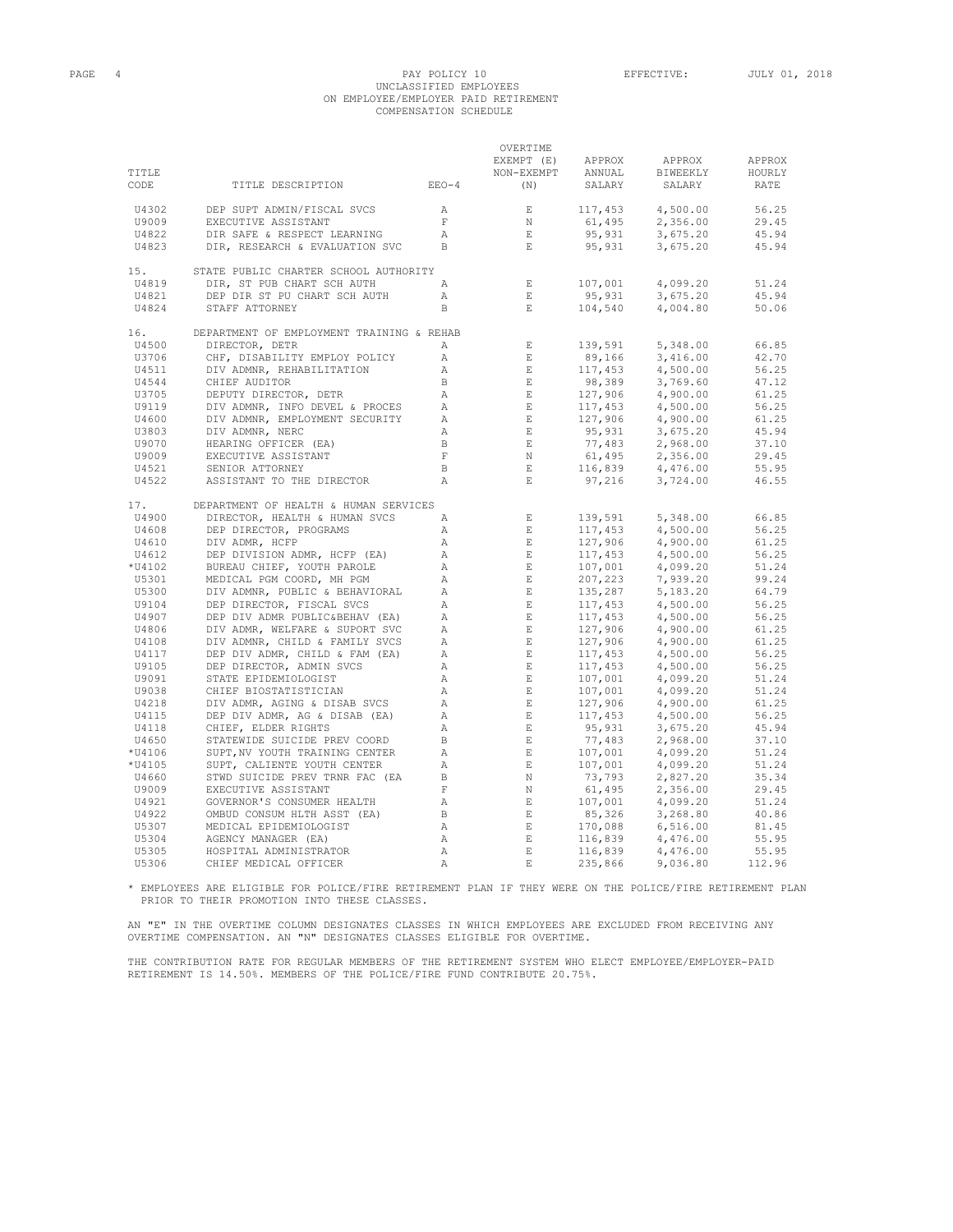### PAGE 5 PAY POLICY 10 EFFECTIVE: JULY 01, 2018 UNCLASSIFIED EMPLOYEES ON EMPLOYEE/EMPLOYER PAID RETIREMENT COMPENSATION SCHEDULE

| TITLE<br>CODE | TITLE DESCRIPTION                                                                                | $EEO-4$            | OVERTIME<br>EXEMPT (E) APPROX<br>NON-EXEMPT<br>(N)                                                         | ANNUAL<br>SALARY                                                                                                                  | APPROX<br>BIWEEKLY<br>SALARY | APPROX<br>HOURLY<br>RATE |
|---------------|--------------------------------------------------------------------------------------------------|--------------------|------------------------------------------------------------------------------------------------------------|-----------------------------------------------------------------------------------------------------------------------------------|------------------------------|--------------------------|
| U4645         | STWD PSYCH MED DIR                                                                               | A                  | E                                                                                                          | 226, 238<br>117, 453<br>170, 088<br>107, 001<br>107, 001<br>17, 483<br>31, 357                                                    | 8,668.00                     | 108.35                   |
| U4116         | DEP DIV ADMNR WELFARE (EA)                                                                       | A                  | E                                                                                                          |                                                                                                                                   | 4,500.00                     | 56.25                    |
| U4120         | STATE DENTAL HEALTH OFFICER                                                                      | A                  | $\mathbb E$ .                                                                                              |                                                                                                                                   | 6,516.00                     | 81.45                    |
| U4125         | STATE PUBLIC HEALTH DENTAL HYG                                                                   | $\mathbb{A}$       |                                                                                                            |                                                                                                                                   | 4,099.20                     | 51.24                    |
| *U4126        | SUPT, SUMMIT VIEW, YOUTH CORR C                                                                  | A                  | $\begin{array}{c} \mathbf{E} \\ \mathbf{E} \end{array}$                                                    |                                                                                                                                   | 4,304.00                     | 53.80                    |
| U4606         | ACTUARY, HEALTH CARE FIN & POL                                                                   | $\mathbf B$        | $\blacksquare$ .                                                                                           |                                                                                                                                   | 4,099.20                     | 51.24                    |
| U9079         |                                                                                                  | Α                  | $\mathbb E$                                                                                                |                                                                                                                                   | 2,968.00                     | 37.10                    |
| U4121         | <b>DOLL, REALTH CARE FIN L</b><br>ACTUARY, HEALTH CARE FIN LEQ<br>MGR, OFFICE OF MINORITY H & EQ | B                  | E                                                                                                          |                                                                                                                                   | 3,116.80                     | 38.96                    |
|               |                                                                                                  |                    |                                                                                                            |                                                                                                                                   |                              |                          |
| 18.           | SILVER STATE HEALTH INS EXCH                                                                     |                    |                                                                                                            |                                                                                                                                   |                              |                          |
| U4611         | EXEC DIR, SLVR ST HLTH INS EXC                                                                   | Α                  |                                                                                                            |                                                                                                                                   | 4,900.00                     | 61.25                    |
| U4613         | OPS MGR, SLVR ST HLTH INS EXC                                                                    | А                  | $\begin{array}{ll} \underline{\mathbf{E}} \\ \underline{\mathbf{E}} \\ \underline{\mathbf{E}} \end{array}$ |                                                                                                                                   | 4,405.60                     | 55.07                    |
| U4614         | GRANTS & PROJECTS ANALYST                                                                        | B                  |                                                                                                            |                                                                                                                                   | 2,340.00                     | 29.25                    |
| U4617         | ---.<br>FINANCE & RESEARCH OFFICER<br>ADMINISTRATIVE ASSISTANT(EA)                               | $\mathbb{A}$       |                                                                                                            |                                                                                                                                   | 3,397.60                     | 42.47                    |
| U4618         |                                                                                                  | $-$ F $\,$         |                                                                                                            |                                                                                                                                   | 1,992.80                     | 24.91                    |
| U4619         | COMMUNICATIONS OFFICER                                                                           | $\mathbb B$        | $\begin{array}{c}\n\vdots \\ \vdots \\ \vdots \\ \vdots\n\end{array}$                                      |                                                                                                                                   | 3,101.60                     | 38.77                    |
| U4620         | INFORMATION SYSTEMS MANAGER                                                                      | $\mathbb B$        |                                                                                                            |                                                                                                                                   | 4,085.60                     | 51.07                    |
| U4624         | INFORMATION TECH ANALYST                                                                         | $\,$ C             | $\sim$ E $_{\odot}$                                                                                        |                                                                                                                                   | 2,908.00                     | 36.35                    |
| U9009         | EXECUTIVE ASSISTANT                                                                              | $\;$ F             | N                                                                                                          |                                                                                                                                   | 2,356.00                     | 29.45                    |
| U4601         | BENEFIT MANAGER                                                                                  | $\mathbf{B}$       | $\mathbb{E}$ .                                                                                             |                                                                                                                                   | 2,541.60                     | 31.77                    |
| U4623         | <b>OUALITY ASSURANCE OFFICER</b>                                                                 | $\mathbf{B}$       | E                                                                                                          |                                                                                                                                   | 3,484.80                     | 43.56                    |
| U4625         | TRAINING SPECIALIST                                                                              | B                  | E                                                                                                          | $\begin{array}{l} 127,906\\ 114,994\\ 61,088\\ 88,683\\ 2,030\\ 80,959\\ 106,644\\ 75,902\\ 66,355\\ 90,955\\ 68,906 \end{array}$ | 2,640.00                     | 33.00                    |
| 19.           | OFFICE OF THE STATE PUBLIC DEFENDER                                                              |                    |                                                                                                            |                                                                                                                                   |                              |                          |
| U4502         | STATE PUBLIC DEFENDER                                                                            | A                  |                                                                                                            | 129,138                                                                                                                           | 4,947.20                     | 61.84                    |
| U4004         | SPVG PUB DEFENDR-OFFICE                                                                          | A                  | $\begin{array}{c} \mathbf{E}\\ \mathbf{E} \end{array}$                                                     |                                                                                                                                   | 4,476.00                     | 55.95                    |
| U4005         | SPVG PUB DEFENDR-TRIAL (EA)<br>SPVG PUB DEFENDR-TRIAL (EA)                                       | $\mathbb{A}$       | $\sim$ E $_{\odot}$                                                                                        |                                                                                                                                   | 4,476.00                     | 55.95                    |
| U4006         | SPVG PUB DEFENDR-APPEALS                                                                         | A                  | E                                                                                                          |                                                                                                                                   | 4,476.00                     | 55.95                    |
| U3907         | DEP PUBLIC DEFENDER (EA)<br>DEP PUBLIC DEFENDER (EA)<br>DEP PUBLIC DEFENDER (EA)                 | $\overline{B}$     | $\mathbb E$                                                                                                |                                                                                                                                   | 4,004.80                     | 50.06                    |
| U3922         | DEP PUBLIC DEFENDER-APPELL (EA)                                                                  | $\overline{B}$     | E                                                                                                          |                                                                                                                                   | 4,004.80                     | 50.06                    |
| *U3607        | --<br>INVESTIGATOR (EA)                                                                          | $\mathbb D$        | $\mathbb N$                                                                                                | 129,130<br>116,839<br>116,839<br>116,839<br>104,540<br>104,540<br>72,080                                                          | 2,761.60                     | 34.52                    |
| 20.           | DEPARTMENT OF BUSINESS AND INDUSTRY                                                              |                    |                                                                                                            |                                                                                                                                   |                              |                          |
| U4100         | DIRECTOR, BUSINESS & INDUSTRY                                                                    | А                  |                                                                                                            | 139,591                                                                                                                           | 5,348.00                     | 66.85                    |
| U4104         | DEP DIRECTOR, ADMINISTRATION                                                                     | $\mathbb{A}$       | $$\rm \,E$$ $$\rm \,E$$                                                                                    |                                                                                                                                   | 4,099.20                     | 51.24                    |
| U4311         | DIV ADMNR, FINANCIAL INSTITUTN                                                                   | $\mathbb{A}$       | E                                                                                                          | $139,591$<br>$107,001$<br>$89,166$<br>$107,001$<br>$77,483$<br>$73,996$<br>$61,495$<br>$107,001$                                  | 4,099.20                     | 51.24                    |
| U4210         | DEP DIV ADMR, FINANCIAL INST                                                                     | A                  |                                                                                                            |                                                                                                                                   | 3,416.00                     | 42.70                    |
| U4312         | DIV ADMNR, MORTGAGE LENDING                                                                      | A                  | $\begin{array}{c}\n\text{E} \\ \text{E} \\ \text{N}\n\end{array}$                                          |                                                                                                                                   | 4,099.20                     | 51.24                    |
| U3913         | OMBUDSMAN/REAL ESTATE                                                                            | $\mathbf{B}$       |                                                                                                            |                                                                                                                                   | 2,968.00                     | 37.10                    |
| U4211         | CPA, FINANCIAL INSTITUTIONS                                                                      | $\hfill \Box$<br>B | E                                                                                                          |                                                                                                                                   | 2,834.40                     | 35.43                    |
| U9009         | EXECUTIVE ASSISTANT                                                                              | $\;$ F             | $\begin{array}{c}\n\ldots \\ N \\ E\n\end{array}$                                                          |                                                                                                                                   | 2,356.00                     | 29.45                    |
| U4306         | DIV ADMINISTRATOR, REAL ESTATE                                                                   | A                  |                                                                                                            |                                                                                                                                   | 4,099.20                     | 51.24                    |
| U3914         | DEPUTY DIV ADMR, REAL ESTATE                                                                     | $\mathbb{A}$       | $\blacksquare$<br>E $\blacksquare$                                                                         |                                                                                                                                   | 3,416.00                     | 42.70                    |
| U4111         | DEPUTY DIRECTOR, PROGRAMS                                                                        | $\mathbb{A}$       | E                                                                                                          |                                                                                                                                   | 4,500.00                     | 56.25                    |
| U4219         | OMBUDSMAN CON AFFAIRS MIN                                                                        | $\mathbf{B}$       | $\begin{array}{c}\n\mathbf{N} \\ \mathbf{E} \\ \mathbf{E}\n\end{array}$                                    |                                                                                                                                   | 3,113.60                     | 38.92                    |
| U3809         | DIV ADMINISTRATOR, HOUSING                                                                       | A                  |                                                                                                            |                                                                                                                                   | 4,099.20                     | 51.24                    |
| U3710         | DEPUTY DIV ADMR, HOUSING                                                                         | $\mathbb{A}$       |                                                                                                            |                                                                                                                                   | 3,416.00                     | 42.70                    |
| U3512         | CHIEF ASSISTANT, HOUSING                                                                         | A                  |                                                                                                            | $107,001$<br>89,166<br>117,453<br>81,278<br>107,001<br>89,166<br>73,793                                                           | 2,827.20                     | 35.34                    |
| U3513         | CHIEF FINANCIAL OFCR, HOUSING                                                                    | $\mathbf{B}$       |                                                                                                            |                                                                                                                                   | 4,004.80                     | 50.06                    |
| U4303         | DIV ADMNR, INSURANCE                                                                             | $\mathbb{A}$       |                                                                                                            |                                                                                                                                   | 4,900.00                     | 61.25                    |
| U4315         |                                                                                                  | A                  |                                                                                                            |                                                                                                                                   | 4,099.20                     | 51.24                    |
| U4317         | DEPUTY DIV ADMR, INSUR (EA)<br>LEAD ACTUARY, INSURANCE (EA)                                      | $\Box$             | $\sim$ E $_{\odot}$                                                                                        |                                                                                                                                   | 5,279.20                     | 65.99                    |
| U4103         | DIV ADMNR, TAXICAB AUTHORITY                                                                     | А                  |                                                                                                            |                                                                                                                                   | 4,784.00                     | 59.80                    |
| U4711         | DIV ADMR, TRANSPORTATION AUTH                                                                    | Α                  | $\frac{1}{\mathbf{E}}$<br>$\quad$ E                                                                        | $104,540$<br>127,906<br>127,906<br>107,001<br>137,800<br>124,867<br>124,867<br>124,867                                            | 4,784.00                     | 59.80                    |
| U9204         | DEP DIV ADMR, MORTGAGE LEND                                                                      | B                  | $\mathbf{E}$                                                                                               | 89,166                                                                                                                            | 3,416.00                     | 42.70                    |
|               |                                                                                                  |                    |                                                                                                            |                                                                                                                                   |                              |                          |

\* EMPLOYEES ARE ELIGIBLE FOR POLICE/FIRE RETIREMENT PLAN IF THEY WERE ON THE POLICE/FIRE RETIREMENT PLAN PRIOR TO THEIR PROMOTION INTO THESE CLASSES.

AN "E" IN THE OVERTIME COLUMN DESIGNATES CLASSES IN WHICH EMPLOYEES ARE EXCLUDED FROM RECEIVING ANY OVERTIME COMPENSATION. AN "N" DESIGNATES CLASSES ELIGIBLE FOR OVERTIME.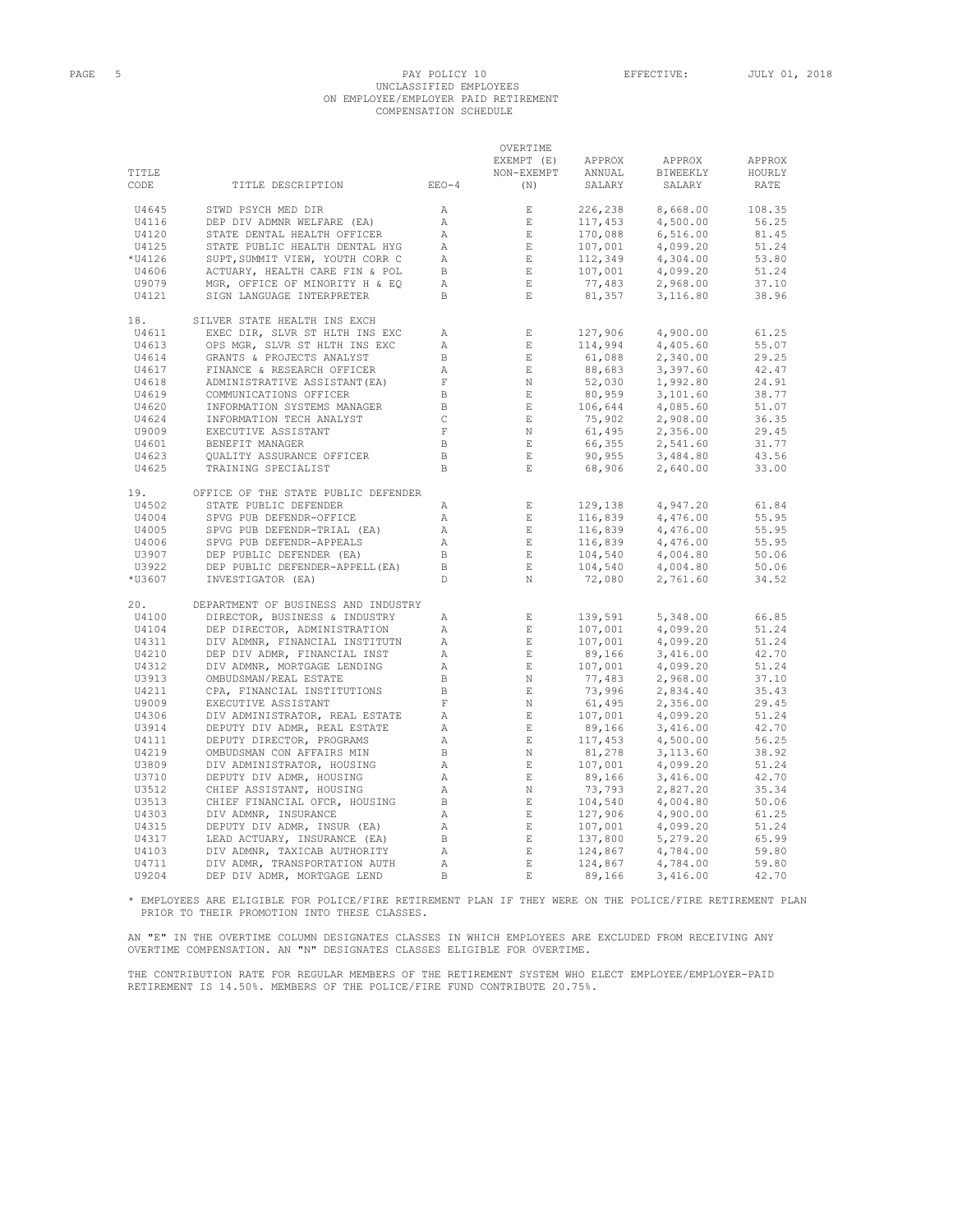# PAGE 6 PAY POLICY 10 EFFECTIVE: JULY 01, 2018 UNCLASSIFIED EMPLOYEES ON EMPLOYEE/EMPLOYER PAID RETIREMENT COMPENSATION SCHEDULE

|       |                                 |                | OVERTIME                                                                                                                                                                                                                                                                                                                                                                                                                                                                                                           |                                          |                                                                                                                                                                                                                                                                           |        |
|-------|---------------------------------|----------------|--------------------------------------------------------------------------------------------------------------------------------------------------------------------------------------------------------------------------------------------------------------------------------------------------------------------------------------------------------------------------------------------------------------------------------------------------------------------------------------------------------------------|------------------------------------------|---------------------------------------------------------------------------------------------------------------------------------------------------------------------------------------------------------------------------------------------------------------------------|--------|
|       |                                 |                | EXEMPT (E)                                                                                                                                                                                                                                                                                                                                                                                                                                                                                                         | APPROX                                   | APPROX                                                                                                                                                                                                                                                                    | APPROX |
| TITLE |                                 |                | NON-EXEMPT                                                                                                                                                                                                                                                                                                                                                                                                                                                                                                         |                                          | APPROX APPROX<br>ANNUAL BIWEEKLY                                                                                                                                                                                                                                          | HOURLY |
| CODE  | TITLE DESCRIPTION               | EEO-4          | (N)                                                                                                                                                                                                                                                                                                                                                                                                                                                                                                                | SALARY                                   | SALARY                                                                                                                                                                                                                                                                    | RATE   |
| U4532 | CHIEF TRANSPORTATION INSPECTOR  | $\Box$         | E                                                                                                                                                                                                                                                                                                                                                                                                                                                                                                                  | 101,847                                  | 3,901.60                                                                                                                                                                                                                                                                  | 48.77  |
| U4513 | COMMISSIONER-TSA (EA)           | $\mathbb{A}$   | $\,$ E $\,$                                                                                                                                                                                                                                                                                                                                                                                                                                                                                                        | 117,083                                  | 4,485.60                                                                                                                                                                                                                                                                  | 56.07  |
| U4419 | FINANCIAL ANALYST (EA)          | $\mathbf{B}$   | $\quad$ E $\quad$                                                                                                                                                                                                                                                                                                                                                                                                                                                                                                  | $89,271$<br>96,723<br>104,540<br>104,540 | 3,420.00                                                                                                                                                                                                                                                                  | 42.75  |
| U4314 | MANAGER, TRANSPORTATION         | $\mathbb{A}$   |                                                                                                                                                                                                                                                                                                                                                                                                                                                                                                                    |                                          | 3,705.60                                                                                                                                                                                                                                                                  | 46.32  |
| U4309 | DEP DIV ADMR, TRANS AUTHORITY   | $\mathbb{A}$   | $$\frac{\text{E}}{\text{E}}$$                                                                                                                                                                                                                                                                                                                                                                                                                                                                                      |                                          | 4,004.80                                                                                                                                                                                                                                                                  | 50.06  |
| U3816 | ATTORNEY TSA AUTHORITY          | $\mathbb{A}$   | E                                                                                                                                                                                                                                                                                                                                                                                                                                                                                                                  |                                          | 4,004.80                                                                                                                                                                                                                                                                  | 50.06  |
| U4516 | DIV ADMNR, INDUSTRIAL RELATNS   | Α              |                                                                                                                                                                                                                                                                                                                                                                                                                                                                                                                    |                                          |                                                                                                                                                                                                                                                                           | 56.25  |
| U4405 | DEP DIV ADMR, INDUS REL (EA)    | Α              |                                                                                                                                                                                                                                                                                                                                                                                                                                                                                                                    |                                          |                                                                                                                                                                                                                                                                           | 45.94  |
| U4517 | ATTORNEY, INDUS RELATIONS (EA)  | B              |                                                                                                                                                                                                                                                                                                                                                                                                                                                                                                                    |                                          |                                                                                                                                                                                                                                                                           | 50.06  |
| U4518 | SR ATTY, INDUSTRIAL RELATIONS   | $\,$ B         |                                                                                                                                                                                                                                                                                                                                                                                                                                                                                                                    |                                          |                                                                                                                                                                                                                                                                           | 55.95  |
| U4505 | DEP DIV ADMR, SAFETY CONSULT    | Α              |                                                                                                                                                                                                                                                                                                                                                                                                                                                                                                                    |                                          |                                                                                                                                                                                                                                                                           | 42.70  |
| U4007 | DEP DIV ADMR, MINE SAFETY       | $\mathbb{A}$   |                                                                                                                                                                                                                                                                                                                                                                                                                                                                                                                    |                                          |                                                                                                                                                                                                                                                                           | 42.70  |
| U4510 | DIV ADMNR, ATTY FOR INJURD WKR  | Α              |                                                                                                                                                                                                                                                                                                                                                                                                                                                                                                                    |                                          |                                                                                                                                                                                                                                                                           | 61.84  |
| U3912 | DEP ATTY, INJURED WRKRS (EA)    | $\, {\bf B}$   |                                                                                                                                                                                                                                                                                                                                                                                                                                                                                                                    |                                          |                                                                                                                                                                                                                                                                           | 50.06  |
| U3709 | SR DEP ATTY, INJURED WKRS (EA)  | B              |                                                                                                                                                                                                                                                                                                                                                                                                                                                                                                                    |                                          |                                                                                                                                                                                                                                                                           | 55.95  |
| U9072 | INSUR COUNSEL/HEARING OFR (EA)  | B              |                                                                                                                                                                                                                                                                                                                                                                                                                                                                                                                    |                                          |                                                                                                                                                                                                                                                                           | 51.24  |
| U4904 | DIV ADMNR, EMPL-MGMT RELATIONS  | $\mathbb{A}$   |                                                                                                                                                                                                                                                                                                                                                                                                                                                                                                                    |                                          |                                                                                                                                                                                                                                                                           | 45.94  |
| U2701 | EXEC ASST, EMPL-MGMT RELATIONS  | F              |                                                                                                                                                                                                                                                                                                                                                                                                                                                                                                                    |                                          |                                                                                                                                                                                                                                                                           | 29.45  |
| U4205 | DIV ADMR, OFFICE OF LABOR COM   | $\mathbb{A}$   |                                                                                                                                                                                                                                                                                                                                                                                                                                                                                                                    |                                          |                                                                                                                                                                                                                                                                           | 51.24  |
| U3503 | DEP DIV ADMR, OFF OF LAB COM    | Α              |                                                                                                                                                                                                                                                                                                                                                                                                                                                                                                                    |                                          |                                                                                                                                                                                                                                                                           | 42.70  |
| U2900 | CH ASST, OFFICE OF LABOR COM    | $\mathbf F$    | $\begin{aligned} \mathbb{R}\times\mathbb{R} & \times \mathbb{R} \times \mathbb{R} \times \mathbb{R} \times \mathbb{R} \times \mathbb{R} \times \mathbb{R} \times \mathbb{R} \times \mathbb{R} \times \mathbb{R} \times \mathbb{R} \times \mathbb{R} \times \mathbb{R} \times \mathbb{R} \times \mathbb{R} \times \mathbb{R} \times \mathbb{R} \times \mathbb{R} \times \mathbb{R} \times \mathbb{R} \times \mathbb{R} \times \mathbb{R} \times \mathbb{R} \times \mathbb{R} \times \mathbb{R} \times \mathbb{R} \$ |                                          | $\begin{array}{cccc} 104, 540 & 4, 004.80 \\ 117, 453 & 4, 500.00 \\ 95, 931 & 3, 675.20 \\ 104, 540 & 4, 004.80 \\ 89, 166 & 3, 416.00 \\ 89, 166 & 3, 416.00 \\ 129, 138 & 4, 947.20 \\ 104, 540 & 4, 947.20 \\ 116, 839 & 4, 047.20 \\ 107, 001 & 4, 099.20 \\ 95, 9$  | 27.48  |
| U3502 | DIV ADMNR, ATHLETIC COMMISSION  | $\mathbb{A}$   | $\begin{array}{c}\n\mathbf{E} \\ \mathbf{E} \\ \mathbf{E}\n\end{array}$                                                                                                                                                                                                                                                                                                                                                                                                                                            |                                          |                                                                                                                                                                                                                                                                           | 51.24  |
| U9205 | CPA, MORTGAGE LENDING           | $\,$ B         |                                                                                                                                                                                                                                                                                                                                                                                                                                                                                                                    |                                          |                                                                                                                                                                                                                                                                           | 35.43  |
| U3905 | DEP DIV ADMR, CAPTIVE INSURERS  | А              |                                                                                                                                                                                                                                                                                                                                                                                                                                                                                                                    |                                          |                                                                                                                                                                                                                                                                           | 50.06  |
| U4140 | ADMINISTRATIVE LAW JUDGE        | $\mathbb{A}$   | E                                                                                                                                                                                                                                                                                                                                                                                                                                                                                                                  |                                          |                                                                                                                                                                                                                                                                           | 55.95  |
| U4142 | CHIEF INVESTIGATOR              | $\mathbb{A}$   | $\begin{array}{c} \mathbf{E} \\ \mathbf{E} \\ \mathbf{E} \end{array}$                                                                                                                                                                                                                                                                                                                                                                                                                                              |                                          |                                                                                                                                                                                                                                                                           | 42.70  |
| U4143 | DEP DIV ADMNR MECHANICAL UNIT   | Α              |                                                                                                                                                                                                                                                                                                                                                                                                                                                                                                                    |                                          |                                                                                                                                                                                                                                                                           | 42.70  |
| U9073 | LEAD INS COUNSEL/HEARING OFFR   | Α              |                                                                                                                                                                                                                                                                                                                                                                                                                                                                                                                    |                                          |                                                                                                                                                                                                                                                                           | 55.95  |
| U9069 | ATTORNEY, TAXICAB AUTHORITY     | $\mathbb{A}$   | $\mathbb E$ .                                                                                                                                                                                                                                                                                                                                                                                                                                                                                                      |                                          |                                                                                                                                                                                                                                                                           | 50.06  |
| U3715 | AFFORDABLE HOUSING ADVOCATE     | $\overline{B}$ | $\mathbb{E}$ .                                                                                                                                                                                                                                                                                                                                                                                                                                                                                                     |                                          |                                                                                                                                                                                                                                                                           | 37.10  |
| U3917 | DEP ADMR, HOUSING INS & COMPL   | A              | E                                                                                                                                                                                                                                                                                                                                                                                                                                                                                                                  |                                          |                                                                                                                                                                                                                                                                           | 45.94  |
| U4221 | CHF ASST, ATHLETIC COMM         | Α              | N                                                                                                                                                                                                                                                                                                                                                                                                                                                                                                                  |                                          | $\begin{array}{cccc} 57,384 & 2,198.40 \\ 107,001 & 4,099.20 \\ 73,996 & 2,834.40 \\ 104,540 & 4,004.80 \\ 16,839 & 4,476.00 \\ 89,166 & 3,416.00 \\ 116,839 & 4,476.00 \\ 104,540 & 4,004.80 \\ 17,483 & 2,968.00 \\ 95,931 & 3,675.20 \\ 73,793 & 2,827.20 \end{array}$ | 35.34  |
| 21.   | DEPARTMENT OF AGRICULTURE       |                |                                                                                                                                                                                                                                                                                                                                                                                                                                                                                                                    |                                          |                                                                                                                                                                                                                                                                           |        |
| U4700 | DIRECTOR, AGRICULTURE           | $\mathbb{A}$   | $\parallel$ $\parallel$ E                                                                                                                                                                                                                                                                                                                                                                                                                                                                                          | 127,906                                  | 4,900.00                                                                                                                                                                                                                                                                  | 61.25  |
| U9093 | SPVR, ANIMAL DISEASE LAB        | $\mathbb{A}$   | E                                                                                                                                                                                                                                                                                                                                                                                                                                                                                                                  | 106,029                                  |                                                                                                                                                                                                                                                                           | 50.78  |
| U4718 | DIV ADMNR, CONSUMR EQUITABILITY | Α              | $$\mathbf{E}$$ $$\mathbf{E}$$                                                                                                                                                                                                                                                                                                                                                                                                                                                                                      |                                          |                                                                                                                                                                                                                                                                           | 51.24  |
| U5010 | DIV ADMNR, PLANT INDUSTRY       | $\mathbb{A}$   |                                                                                                                                                                                                                                                                                                                                                                                                                                                                                                                    |                                          |                                                                                                                                                                                                                                                                           | 51.24  |
| U4719 | STATE VETERINARIAN              | $\mathbb{A}$   | $\mathbb E$ .                                                                                                                                                                                                                                                                                                                                                                                                                                                                                                      |                                          |                                                                                                                                                                                                                                                                           | 57.41  |
| U4729 | DEPUTY DIRECTOR, AGRICULTURE    | Α              | $\mathbb E$ .                                                                                                                                                                                                                                                                                                                                                                                                                                                                                                      |                                          |                                                                                                                                                                                                                                                                           | 56.25  |
| U5011 | DIV ADMNR FOOD & NUTRITION      | Α              |                                                                                                                                                                                                                                                                                                                                                                                                                                                                                                                    |                                          |                                                                                                                                                                                                                                                                           | 51.24  |
| U5012 | DEP ADMNR FOOD AND NUTRITION    | $\mathbb{A}$   |                                                                                                                                                                                                                                                                                                                                                                                                                                                                                                                    |                                          |                                                                                                                                                                                                                                                                           | 45.94  |
| U5017 | DIV ADMNR ANIMAL INDUSTRY       | $\mathbb{A}$   |                                                                                                                                                                                                                                                                                                                                                                                                                                                                                                                    |                                          |                                                                                                                                                                                                                                                                           | 45.94  |
| U5009 | DEP DIV ADMNR PLANT INDUSTRY    | $\mathbb{A}$   | E                                                                                                                                                                                                                                                                                                                                                                                                                                                                                                                  |                                          |                                                                                                                                                                                                                                                                           | 45.94  |
| U5014 | FISCAL ADMINISTRATOR            | $\mathbb{A}$   | $$\,{\rm E}$$ N                                                                                                                                                                                                                                                                                                                                                                                                                                                                                                    |                                          |                                                                                                                                                                                                                                                                           | 51.24  |
| U9009 | EXECUTIVE ASSISTANT             | $\,$ F         |                                                                                                                                                                                                                                                                                                                                                                                                                                                                                                                    |                                          |                                                                                                                                                                                                                                                                           | 29.45  |
| U9099 | VETERINARY DIAGNOSTICIAN        | B              | E                                                                                                                                                                                                                                                                                                                                                                                                                                                                                                                  |                                          |                                                                                                                                                                                                                                                                           | 47.04  |
| U9019 | INDUSTRY & GLOBAL TRADE COORD   | $\mathbf{B}$   | E                                                                                                                                                                                                                                                                                                                                                                                                                                                                                                                  |                                          |                                                                                                                                                                                                                                                                           | 40.61  |
| 22.   | COMMISSION ON MINERAL RESOURCES |                |                                                                                                                                                                                                                                                                                                                                                                                                                                                                                                                    |                                          |                                                                                                                                                                                                                                                                           |        |
| U4706 | ADMINISTRATOR, MINERALS         | Α              | $\mathbb{E}^{\mathbb{E}^{\mathbb{E}}_{\mathbb{E}^{\mathbb{E}}_{\mathbb{E}^{\mathbb{E}}_{\mathbb{E}^{\mathbb{E}}_{\mathbb{E}^{\mathbb{E}}_{\mathbb{E}^{\mathbb{E}}_{\mathbb{E}^{\mathbb{E}}_{\mathbb{E}^{\mathbb{E}}_{\mathbb{E}^{\mathbb{E}}_{\mathbb{E}^{\mathbb{E}}_{\mathbb{E}^{\mathbb{E}}_{\mathbb{E}^{\mathbb{E}}_{\mathbb{E}^{\mathbb{E}}_{\mathbb{E}^{\mathbb{E}}_{\mathbb{E}^{\mathbb{E}}_{\mathbb$                                                                                                       | 114,712                                  | 4,394.40                                                                                                                                                                                                                                                                  | 54.93  |
| U3918 | DEPUTY ADMINISTRATOR, MINERALS  | $\mathbb{A}$   | $$\mathbf{E}$$ E                                                                                                                                                                                                                                                                                                                                                                                                                                                                                                   | 91,768                                   | 3,516.00                                                                                                                                                                                                                                                                  | 43.95  |
| U3919 | CHIEF FOR DANGEROUS MINES       | $\mathbb{A}$   |                                                                                                                                                                                                                                                                                                                                                                                                                                                                                                                    | 82,536                                   | 3,161.60                                                                                                                                                                                                                                                                  | 39.52  |
| U3930 | CHIEF FOR MINE REGULATION       | B.             | $E_{\rm{L}}$                                                                                                                                                                                                                                                                                                                                                                                                                                                                                                       | 82,536                                   | 3,161.60                                                                                                                                                                                                                                                                  | 39.52  |

AN "E" IN THE OVERTIME COLUMN DESIGNATES CLASSES IN WHICH EMPLOYEES ARE EXCLUDED FROM RECEIVING ANY OVERTIME COMPENSATION. AN "N" DESIGNATES CLASSES ELIGIBLE FOR OVERTIME.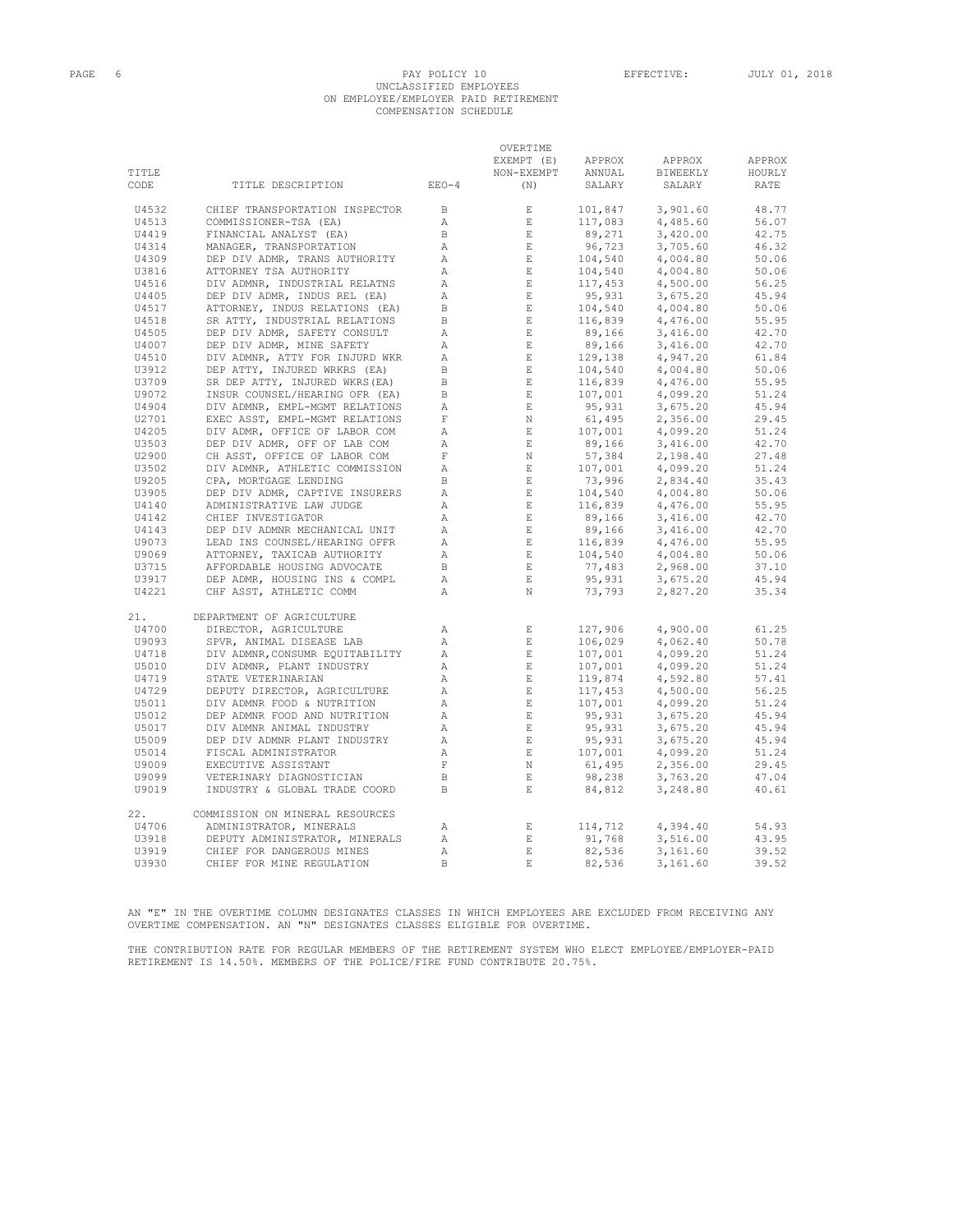#### PAGE 7 PAGE 7 PAY POLICY 10 EFFECTIVE: JULY 01, 2018 UNCLASSIFIED EMPLOYEES ON EMPLOYEE/EMPLOYER PAID RETIREMENT COMPENSATION SCHEDULE

|                |                                                              |                              | OVERTIME                               |                                                                                                                                                                                                                      | APPROX               | APPROX         |
|----------------|--------------------------------------------------------------|------------------------------|----------------------------------------|----------------------------------------------------------------------------------------------------------------------------------------------------------------------------------------------------------------------|----------------------|----------------|
| TITLE          |                                                              |                              | EXEMPT (E) APPROX<br>NON-EXEMPT ANNUAL |                                                                                                                                                                                                                      | BIWEEKLY             | HOURLY         |
| CODE           | TITLE DESCRIPTION                                            | $EEO-4$                      | (N)                                    | SALARY                                                                                                                                                                                                               | SALARY               | RATE           |
| U3932          | FIELD SPECIALIST, MINERALS (EA)                              | $\Box$                       | E                                      | 69,874                                                                                                                                                                                                               | 2,676.80             | 33.46          |
| U3916          | PROGRAM MGR, OIL/GAS/GEOTHERML                               | $\mathbb{A}$                 | E                                      | 105,623                                                                                                                                                                                                              | 4,046.40             | 50.58          |
| 23.            | DEPARTMENT OF TOURISM & CULTURAL AFFAIRS                     |                              |                                        |                                                                                                                                                                                                                      |                      |                |
| U4807          | DIR TOURISM & CULTURAL AFFAIRS                               | $\mathbb{A}$                 | $\mathbf{E}$                           | 127,906                                                                                                                                                                                                              | 4,900.00             | 61.25          |
| U4850          | CHIEF DEPUTY, ADMINISTRATION                                 | Α                            | $\mathbf{E}$                           | 107,001                                                                                                                                                                                                              | 4,099.20             | 51.24          |
| U4239          | DEP DIRECTOR, MKTG & ADV                                     | $\mathbb{A}$                 | $\mathbb E$ .                          |                                                                                                                                                                                                                      | 3,248.80             | 40.61          |
| U4238          | DEP DIR SALES & IND PARTNER                                  | $\mathbb{A}$                 | $E$ and $E$                            |                                                                                                                                                                                                                      | 3,248.80             | 40.61          |
| U4227          | PUBLIC INFORMATION OFFICER                                   | $\mathbf{B}$<br>$\mathbf B$  | $\mathbb E$ .<br>$\mathbb E$ .         |                                                                                                                                                                                                                      | 3,348.80             | 41.86          |
| U4232<br>U4228 | DEVELPMNT SPEC 2-TOURISM (EA)<br>DEVELPMNT SPEC-TOURISM (EA) | $\mathbf B$                  | $\mathbf{E}$                           |                                                                                                                                                                                                                      | 3,248.80<br>3,050.40 | 40.61<br>38.13 |
| U4234          | PROJECT ANALYST (EA)                                         | $\Box$                       | N                                      |                                                                                                                                                                                                                      | 2,340.00             | 29.25          |
| U4540          | DEVELPMNT SPEC-NV MAGAZINE (EA)                              | $\overline{B}$               | E                                      |                                                                                                                                                                                                                      | 2,702.40             | 33.78          |
| U4403          | EDITOR PUBLISHER, NV MAG                                     | $\overline{A}$               | $\sim$ E $_{\odot}$                    |                                                                                                                                                                                                                      | 3,691.20             | 46.14          |
| U3708          | MANAGING EDITOR, PUBLICATIONS                                | $\mathbf B$                  | $\parallel$ E                          |                                                                                                                                                                                                                      | 2,837.60             | 35.47          |
| U9998          | PROJECT ANALYST 2 (EA)                                       | $\,$ B                       | $\mathbf{E}$                           |                                                                                                                                                                                                                      | 2,728.80             | 34.11          |
| U4240          | ADVERTISING SALES REP                                        | $\, {\bf B}$                 | $_{\rm N}$                             |                                                                                                                                                                                                                      | 2,479.20             | 30.99          |
| U9210          | OPERATIONS & FINANCE MANAGER                                 | $\, {\bf B}$                 | $\quad$ E                              |                                                                                                                                                                                                                      | 3,553.60             | 44.42          |
| U9009          | EXECUTIVE ASSISTANT                                          | $\mathbf F$                  | $\mathbb N$                            |                                                                                                                                                                                                                      | 2,356.00             | 29.45          |
| U4810          | PRODUCTION MANAGER                                           | $\mathbf{B}$                 | $\mathbb E$ .                          |                                                                                                                                                                                                                      | 2,287.20             | 28.59          |
| U3210          | ART DIRECTOR (EA)                                            | $\mathbb{A}$                 | E                                      |                                                                                                                                                                                                                      | 2,416.80             | 30.21          |
| U4220          | DIV ADMNR, MUSEUMS & HISTORY                                 | $\overline{A}$               |                                        |                                                                                                                                                                                                                      | 4,099.20             | 51.24          |
| U3808          | EXEC DIR, NV INDIAN COMMISSION                               | $\mathbb{A}$                 | $$\mathbf{E}$$ $$\mathbf{E}$$          |                                                                                                                                                                                                                      | 2,968.00             | 37.10          |
| U4230          | PUBLIC RELATIONS SPECIALIST                                  | $\mathbf{B}$                 | E                                      |                                                                                                                                                                                                                      | 3,050.40             | 38.13          |
| U9090          | DIV ADMNR, STATE ARTS COUNCIL                                | $\mathbb{A}$                 | E                                      | $\begin{array}{l} 107,001\\ 84,812\\ 84,812\\ 87,409\\ 74,912\\ 79,632\\ 61,088\\ 70,542\\ 96,542\\ 74,071\\ 71,229\\ 64,715\\ 92,758\\ 61,495\\ 9,707\\ 63,088\\ 107,001\\ 77,483\\ 79,601\\ 77,6001\\ \end{array}$ | 4,099.20             | 51.24          |
| 24.            | GAMING CONTROL BOARD                                         |                              |                                        |                                                                                                                                                                                                                      |                      |                |
| U4801          | CHAIRMAN, GAMING CONTROL BOARD                               | $\mathbb{A}$                 | $\mathbb E$                            | 163,645                                                                                                                                                                                                              | 6, 269.60            | 78.37          |
| U4503          | MEMBER, GAMING CONTROL BD (EA)                               | Α                            | $\,$ E                                 | 152,161<br>$\begin{array}{l} 152,161\\ 116,808\\ 116,808\\ 116,808\\ 116,808\\ 116,808\\ 116,808\\ 106,190\\ 106,190\\ 114,071\\ 124,771\\ 108,638\\ 103,466\\ 103,29\\ 106,190 \end{array}$                         | 5,829.60             | 72.87          |
| U1008          | CHIEF, INVESTIGATION<br>CHIEF, ENFORCEMENT                   | $\mathbb{A}$                 | $-$ E $\,$                             |                                                                                                                                                                                                                      | 4,475.20             | 55.94<br>55.94 |
| U1014<br>U1019 |                                                              | $\mathbb{A}$<br>$\mathbb{A}$ | E<br>$\mathbb E$ .                     |                                                                                                                                                                                                                      | 4,475.20<br>4,475.20 | 55.94          |
| U1005          | CHIEF, AUDIT<br>CHIEF, TAX AND LICENSE                       | Α                            | $\mathbf{E}$                           |                                                                                                                                                                                                                      | 4,475.20             | 55.94          |
| U1007          | CHIEF, ADMINISTRATION                                        | $\mathbb{A}$                 | E                                      |                                                                                                                                                                                                                      | 4,475.20             | 55.94          |
| U1024          | CHIEF DEPUTY, ADMINISTRATION                                 | $\mathbb{A}$                 | $\mathbf{E}$                           |                                                                                                                                                                                                                      | 4,068.00             | 50.85          |
| U4507          | EXEC SECRETARY, GCB                                          | Α                            | $\quad$ E $\quad$                      |                                                                                                                                                                                                                      | 4,068.00             | 50.85          |
| U1061          | MANAGER, ELECTRONICS LAB                                     | Α                            | $\,$ E                                 |                                                                                                                                                                                                                      | 4,370.40             | 54.63          |
| U1062          | CHIEF, TECHNOLOGY                                            | Α                            | $\,$ E                                 |                                                                                                                                                                                                                      | 4,780.00             | 59.75          |
| U1070          | SR LAB ENGINEER (EA)                                         | $\,$ B                       | $\,$ E                                 |                                                                                                                                                                                                                      | 4,161.60             | 52.02          |
| U1026          | ELECTRONIC LAB ENGINEER (EA)                                 | $\,$ B                       | $\quad$ E                              |                                                                                                                                                                                                                      | 3,964.00             | 49.55          |
| U1010          | COORDINATOR, APPLICANT SVCS                                  | $\mathbf{B}$                 | $-$ E $\,$                             |                                                                                                                                                                                                                      | 3,957.60             | 49.47          |
| U1015          | CHIEF DEPUTY, ENFORCEMENT (EA)                               | Α                            | $\,$ E                                 | 106,190<br>113,806<br>97,550                                                                                                                                                                                         | 4,068.00             | 50.85          |
| U1075          | INFORMATION TECHNOLOGY MANAGER                               | $\mathbb{A}$                 | $\,$ E                                 |                                                                                                                                                                                                                      | 4,360.00             | 54.50          |
| U1080          | SR NETWORK SPECIALIST                                        | $\mathsf C$                  | E                                      |                                                                                                                                                                                                                      | 3,736.80             | 46.71          |
| U1018          | NETWORK SPECIALIST 2 (EA)                                    | $\mathtt{C}$                 | $\quad$ E $\quad$                      | 89,851                                                                                                                                                                                                               | 3,442.40             | 43.03          |
| U1071          | NETWORK SPECIALIST 1 (EA)                                    | $\,$ C                       | $\;$ N                                 |                                                                                                                                                                                                                      | 3,116.80             | 38.96          |
| U1039          | SYSTEMS ADMINISTRATOR                                        | $\,$ B                       | $\quad$ E $\quad$                      |                                                                                                                                                                                                                      | 3,685.60             | 46.07          |
| U1058          | SYSTEM MANAGER                                               | $\mathbf{B}$                 | E                                      | $-1, 361$<br>96, 200<br>107, 080<br>07, 080<br>90, 90                                                                                                                                                                | 4,102.40             | 51.28          |
| U1065          | PROGRAMMING MANAGER                                          | A                            | $\sim$ E $_{\odot}$                    | $107,080$<br>100,902<br>106,190<br>106,190                                                                                                                                                                           | 4,102.40             | 51.28          |
| U1063          | PROGRAMMING SUPERVISOR                                       | $\mathbf{B}$                 | $\mathbf{E}$                           |                                                                                                                                                                                                                      | 3,865.60             | 48.32          |
| U1020          | CHIEF DEPUTY, AUDIT (EA)<br>CHIEF DEPUTY, INVESTIGATNS-EA    | A                            | $\mathbb E$ .                          |                                                                                                                                                                                                                      | 4,068.00             | 50.85          |
| U1009          |                                                              | $\mathbb{A}$                 | E                                      |                                                                                                                                                                                                                      | 4,068.00             | 50.85          |
| U1055          | CHIEF DEP, TAX & LICENSE                                     | Α<br>B.                      | $\mathbf E$<br>$\mathbf E$             | 106,190                                                                                                                                                                                                              | 4,068.00<br>3,918.40 | 50.85<br>48.98 |
| U1031          | HEARINGS OFFICER (EA)                                        |                              |                                        | 102,291                                                                                                                                                                                                              |                      |                |

AN "E" IN THE OVERTIME COLUMN DESIGNATES CLASSES IN WHICH EMPLOYEES ARE EXCLUDED FROM RECEIVING ANY OVERTIME COMPENSATION. AN "N" DESIGNATES CLASSES ELIGIBLE FOR OVERTIME.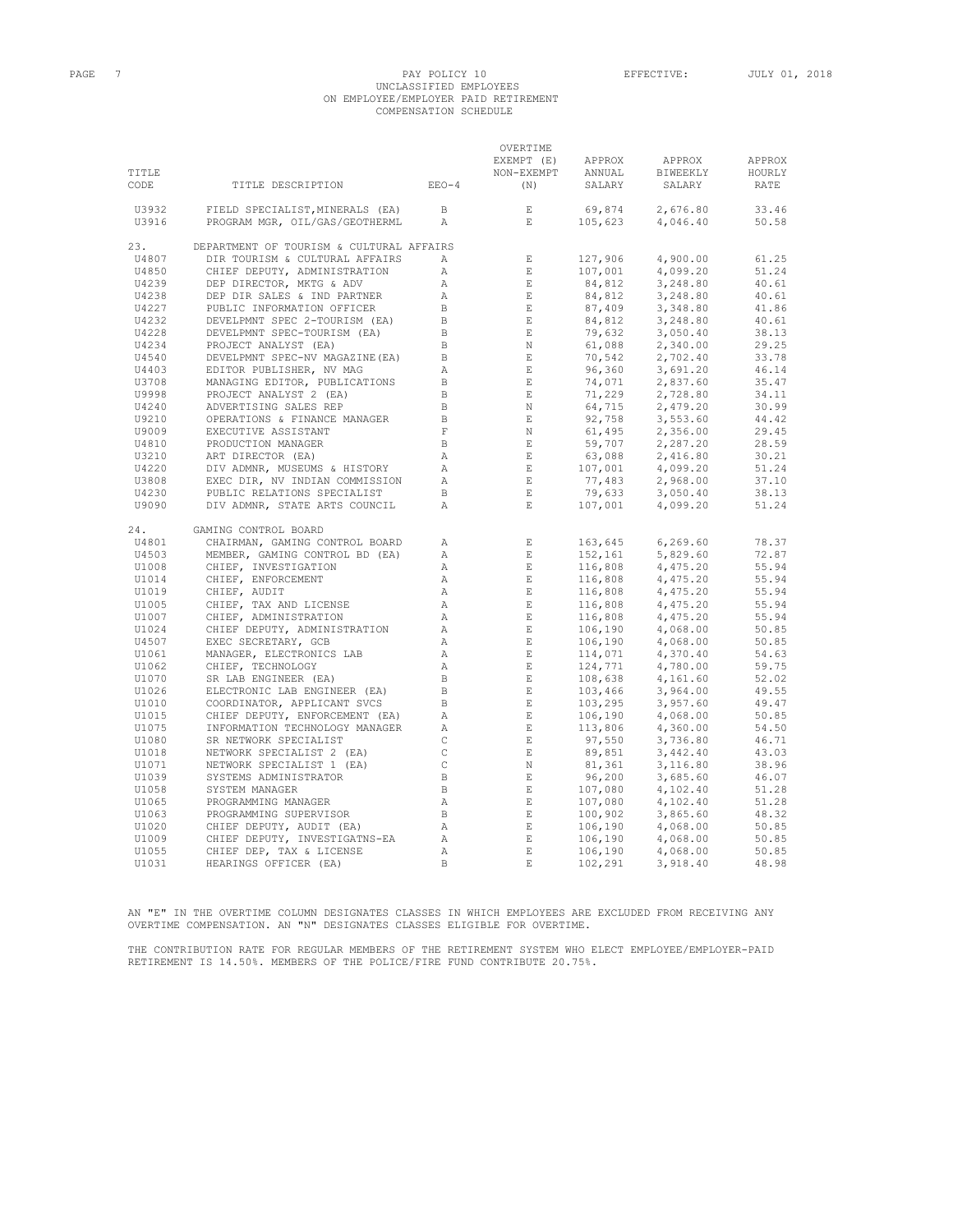# PAGE 8 PAY POLICY 10 EFFECTIVE: JULY 01, 2018 UNCLASSIFIED EMPLOYEES ON EMPLOYEE/EMPLOYER PAID RETIREMENT COMPENSATION SCHEDULE

|       |                                       |               | OVERTIME<br>EXEMPT (E) | APPROX                                  | APPROX   | APPROX |
|-------|---------------------------------------|---------------|------------------------|-----------------------------------------|----------|--------|
| TITLE |                                       |               | NON-EXEMPT             | ANNUAL                                  | BIWEEKLY | HOURLY |
| CODE  | TITLE DESCRIPTION                     | $EEO-4$       | (N)                    | SALARY                                  | SALARY   | RATE   |
| U1064 | INFO MANAGEMENT COORDINATOR           | $\Box$        | E                      | 91,905                                  | 3,520.80 | 44.01  |
| U1090 | FINANCIAL OFFICER                     | B             | E                      | 91,905                                  | 3,520.80 | 44.01  |
| U1004 | SUPVR, INVESTIGATIONS (EA)            | B             | $\mathbf E$            | 96,535                                  | 3,698.40 | 46.23  |
| U1001 | SUPVR, ENFORCEMENT (EA)               | $\mathbb B$   | E                      | 96,535                                  | 3,698.40 | 46.23  |
| U1029 | SUPVR, AUDIT (EA)                     | B             | E                      | 96,535                                  | 3,698.40 | 46.23  |
| U1047 | SUPVR, TAX & LICENSE (EA)             | B             | E                      | 96,535                                  | 3,698.40 | 46.23  |
| U1025 | SUPERVISOR (EA)                       | $\, {\bf B}$  | $\mathbf{E}$           |                                         | 3,698.40 | 46.23  |
| U1051 | HUMAN RESOURCES MANAGER               | $\mathbf{B}$  | $\mathbf{E}$           |                                         | 3,957.60 | 49.47  |
| U1011 | SR AGENT, INVESTIGATIONS (EA)         | $\mathbf B$   | N                      | 96,535<br>103,295<br>83,582<br>83,582   | 3,201.60 | 40.02  |
| U1021 | SR AGENT, AUDIT (EA)                  | $\mathbb B$   | $\mathbb N$            |                                         | 3,201.60 | 40.02  |
| U1066 | SR AGENT, TAX & LICENSE (EA)          | $\,$ B        | N                      |                                         | 3,201.60 | 40.02  |
| U1067 | SR RESEARCH SPECIALIST (EA)           | B             | $\mathbf E$            |                                         | 3,917.60 | 48.97  |
| U1016 | SR AGENT, ENFORCEMENT (EA)            | $\,$ B        | N                      | $83,582$<br>102,254<br>83,582<br>75,984 | 3,201.60 | 40.02  |
| U1022 | AGENT, AUDIT (EA)                     | $\, {\bf B}$  | $\mathbb N$            |                                         | 2,911.20 | 36.39  |
| U1012 | AGENT, INVESTIGATIONS (EA)            | $\Box$        | N                      |                                         | 2,911.20 | 36.39  |
| U1017 | AGENT, ENFORCEMENT (EA)               | $\mathbf B$   | N                      | 75,984<br>75,984<br>75,984              | 2,911.20 | 36.39  |
| U1050 | AGENT, TAX & LICENSE (EA)             | $\, {\bf B}$  | N                      |                                         | 2,911.20 | 36.39  |
| U1028 | ELECTRONICS TECHNICIAN (EA)           | $\mathsf C$   | N                      | 67,711                                  | 2,593.60 | 32.42  |
| U1095 | SR. APPLICATION DEVELOPER (EA)        | B             | $\mathbf{E}$           | $90,587$<br>$87,760$<br>$64,507$        | 3,470.40 | 43.38  |
| U1069 | SPECIAL AGENT (EA)                    | B             | N                      |                                         | 3,362.40 | 42.03  |
| U1030 | EXECUTIVE ASSISTANT                   | $\mathbf F$   | N                      |                                         | 2,471.20 | 30.89  |
| U1068 | SPECIAL AGENT, AUDIT (EA)             | B             | N                      | 87,760                                  | 3,362.40 | 42.03  |
| U1052 | SR AGENT, TECHNOLOGY (EA)             | <sub>B</sub>  | N                      | 83,582                                  | 3,201.60 | 40.02  |
| 25.   | PUBLIC UTILITIES COMMISSION OF NEVADA |               |                        |                                         |          |        |
| U4407 | EXECUTIVE DIRECTOR                    | A             | E                      | 127,906                                 | 4,900.00 | 61.25  |
| U4702 | CHAIR                                 | $\mathcal{A}$ | E                      |                                         | 5,230.40 | 65.38  |
| U4501 | PUBLIC UTILITIES COMMISNR (EA)        | $\mathbb{A}$  | E                      | 136,516<br>127,906<br>89,271            | 4,900.00 | 61.25  |
| U4406 | FINANCIAL ANALYST (EA)                | B             | E                      |                                         | 3,420.00 | 42.75  |
| U3903 | CHIEF ATTORNEY (EA)                   | $\, {\bf B}$  | $\mathbf E$            |                                         | 4,947.20 | 61.84  |
| U3811 | SR ATTORNEY (EA)                      | $\mathbf B$   | E                      | 129,138<br>116,839                      | 4,476.00 | 55.95  |
| U3904 | SPVR, CONSUMER COMPLAINT RES          | Α             | E                      | 89,166                                  | 3,416.00 | 42.70  |
| U3908 | MGR, SAFETY & QUALITY ASSURANC        | Α             | $\mathop{}\mathcal{E}$ | 107,001                                 | 4,099.20 | 51.24  |
| U3921 | MANAGER, SYSTEMS OPERATION            | Α             | E                      | 100,499<br>73,793                       | 3,850.40 | 48.13  |
| U3902 | PUB EDU/STAT ANALYS OFCR (EA)         | $\, {\bf B}$  | $\mathbf E$            |                                         | 2,827.20 | 35.34  |
| U3810 | ADMINISTRATIVE ATTORNEY (EA)          | $\, {\bf B}$  | $\mathbf E$            | 77,483                                  | 2,968.00 | 37.10  |
| U4919 | MGR, RESOURCE/MARKET ANALYSIS         | Α             | $\mathbf E$            | 107,001                                 | 4,099.20 | 51.24  |
| U4409 | ENGINEER, WATER                       | B             | $\mathbf{E}$           | $101,847$<br>99,807                     | 3,901.60 | 48.77  |
| U4410 | ENGINEER, ELECTRIC (EA)               | $\, {\bf B}$  | $\mathbf{E}$           |                                         | 3,824.00 | 47.80  |
| U4401 | SR GAS PIPELINE ENGINEER              | $\, {\bf B}$  | $\mathbf{E}$           | 101,847                                 | 3,901.60 | 48.77  |
| U4411 | ENGINEER, GAS PIPELINE (EA)           | $\,$ B        | $\mathbf{E}$           | 92,879                                  | 3,558.40 | 44.48  |
| U4417 | SR ENGINEERING ANALYST                | B             | $\mathbf{E}$           | 92,879                                  | 3,558.40 | 44.48  |
| U4605 | MANAGER, POLICY ANALYSIS              | Α             | $\mathbf{E}$           | 107,001                                 | 4,099.20 | 51.24  |
| U4804 | DIRECTOR, REGULATORY OPERATNS         | A             | $\mathbf{E}$           | 127,906                                 | 4,900.00 | 61.25  |
| U4310 | MGR, CONSUMER COMPLAINT RES           | $\mathbb A$   | $\mathbf E$            | 107,001                                 | 4,099.20 | 51.24  |
| U4226 | SR ANALYST                            | B             | E                      | 79,997                                  | 3,064.80 | 38.31  |
| U3713 | RURAL CONSUMER REP                    | $\mathbb{A}$  | E                      | 72,176                                  | 2,764.80 | 34.56  |
| U3925 | MGR, TARIFFS & COMPLIANCE             | $\mathbb{A}$  | E                      | 107,001                                 | 4,099.20 | 51.24  |
| U4520 | COMMISSION SECRETARY                  | А             | $\mathbf E$            | 107,001<br>$107,001$<br>95,931          | 4,099.20 | 51.24  |
| U4750 | ASST COMMISSION SECRETARY             | Α             | $\mathbf E$            |                                         | 3,675.20 | 45.94  |
| U4760 | SR REGULATORY ECONOMIST               | $\, {\bf B}$  | E                      | 100,605                                 | 3,854.40 | 48.18  |
| U4515 | REGULATORY ECONOMIST (EA)             | $\mathbb B$   | $\mathbf{E}$           | 95,815                                  | 3,670.40 | 45.88  |
| U3927 | COMMISSION POLICY ADVISRY (EA)        | Α             | $\mathbf E$            | 101,847                                 | 3,901.60 | 48.77  |
| U3929 | SR UTILITY ANALYST (EA)               | <sub>B</sub>  | $\mathbf E$            | 79,997                                  | 3,064.80 | 38.31  |

AN "E" IN THE OVERTIME COLUMN DESIGNATES CLASSES IN WHICH EMPLOYEES ARE EXCLUDED FROM RECEIVING ANY OVERTIME COMPENSATION. AN "N" DESIGNATES CLASSES ELIGIBLE FOR OVERTIME.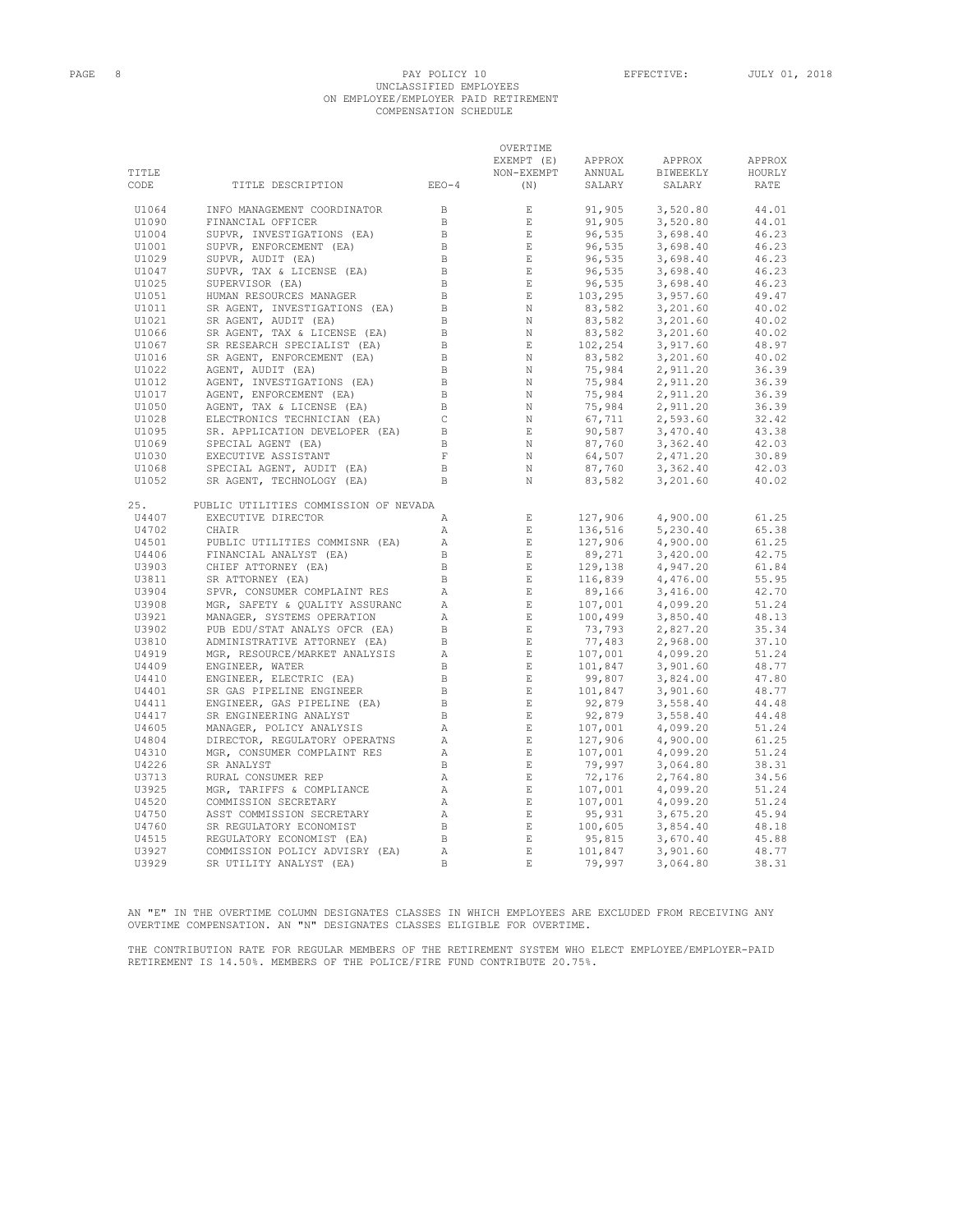#### PAGE 9 PAY POLICY 10 EFFECTIVE: JULY 01, 2018 UNCLASSIFIED EMPLOYEES ON EMPLOYEE/EMPLOYER PAID RETIREMENT COMPENSATION SCHEDULE

| TITLE<br>CODE    | TITLE DESCRIPTION                                               | $EEO-4$                 | OVERTIME<br>EXEMPT (E)<br>NON-EXEMPT<br>(N) | APPROX<br>ANNUAL<br>SALARY | APPROX<br>BIWEEKLY<br>SALARY | APPROX<br>HOURLY<br>RATE |
|------------------|-----------------------------------------------------------------|-------------------------|---------------------------------------------|----------------------------|------------------------------|--------------------------|
| U4526            | RESOURCE PLANNING ENGINEER                                      | $\Box$                  | $\quad$ E                                   | 92,879                     | 3,558.40                     | 44.48                    |
| U4524            | LEGAL CASE MANAGER                                              | E                       | $\,$ E                                      | 77,483                     | 2,968.00                     | 37.10                    |
| U9009            | EXECUTIVE ASSISTANT                                             | $\mathbf F$             | $\mathbb N$                                 | 61,495                     | 2,356.00                     | 29.45                    |
| U4430            | SENIOR FINANCIAL ANALYST                                        | Α                       | $\mathbf{E}% _{0}$                          | 93,735                     | 3,591.20                     | 44.89                    |
| 26.              | DEPARTMENT OF MOTOR VEHICLES                                    |                         |                                             |                            |                              |                          |
| U4602            | DIRECTOR, MOTOR VEHICLES                                        | Α                       | $\,$ E                                      | 139,591                    | 5,348.00                     | 66.85                    |
| U4110            | DEP DIRECTOR, MOTOR VEHICLES                                    | Α                       | $\mathbf E$                                 | 135,287                    | 5,183.20                     | 64.79                    |
| U9016            | CHIEF ADM LAW JUDGE (LIC ATTY)                                  | $\mathbb{A}$            | $\_$ E                                      | 129,138                    | 4,947.20                     | 61.84                    |
| U9018            | DIV ADMNR, DMV FIELD SERVICES                                   | $\mathbb{A}$            | $\quad$ E                                   | 117,453                    | 4,500.00                     | 56.25                    |
| U9021            | DIV ADMNR, DMV COMPLI/ENFORCE                                   | Α                       | E                                           | 117,453                    | 4,500.00                     | 56.25                    |
| U9012            | DIV ADMNR, DMV AUTOMATION                                       | Α<br>$\mathbb{A}$       | $\_$ $\_$ $\_$<br>E                         | 117,453<br>107,001         | 4,500.00                     | 56.25                    |
| U9013<br>U9015   | DIV ADMNR, DMV MOTOR CARRIER<br>ADM LAW JUDGE (NOT LIC ATTY) EA | $\mathbb{R}$            | E                                           | 104,540                    | 4,099.20                     | 51.24<br>50.06           |
| U9020            | DIV ADMNR, DMV CENTRAL SVCS                                     | $\mathbb{A}$            | $E_{\rm c}$                                 | 107,001                    | 4,004.80<br>4,099.20         | 51.24                    |
| U9022            | DIV ADMNR, DMV MGMT SERVICES                                    | $\mathbb{A}$            | E                                           | 107,001                    | 4,099.20                     | 51.24                    |
| U9115            | DIV ADMNR, DMV ADMIN SVCS                                       | $\mathbb{A}$            | E                                           | 107,001                    | 4,099.20                     | 51.24                    |
| U9009            | EXECUTIVE ASSISTANT                                             | F                       | N                                           | 61,495                     | 2,356.00                     | 29.45                    |
| U9206            | CH ADM LAW JUDG (NOT LIC ATTY)                                  | $\mathbb{A}$            | $E_{\rm c}$                                 | 116,839                    | 4,476.00                     | 55.95                    |
| U9207            | ADMIN LAW JUDGE (LIC ATTY) EA                                   | $\mathbb{A}$            | $E_{\rm{B}}$                                | 116,839                    | 4,476.00                     | 55.95                    |
| U9003            | DEP ADMNR DMV FIELD SERVICES                                    | $\lambda$               | $E_{\rm{L}}$                                | 107,001                    | 4,099.20                     | 51.24                    |
| U9005            | DEP ADM COMPLIANCE ENFORC (EA)                                  | A                       | $E_{\rm c}$                                 | 107,001                    | 4,099.20                     | 51.24                    |
| 27.              | DEPARTMENT OF PUBLIC SAFETY                                     |                         |                                             |                            |                              |                          |
| U4130            | DIRECTOR, PUBLIC SAFETY                                         | Α                       | $\mathbf E$                                 | 139,591                    | 5,348.00                     | 66.85                    |
| *U4109           | DEP DIRECTOR, PUBLIC SAFETY                                     | $\mathbb{A}$            | E                                           | 135,287                    | 5,183.20                     | 64.79                    |
| $*04404$         | DIV ADMNR, PAROLE & PROBATION                                   | $\mathbb{A}$            | $\,$ E                                      | 135,287                    | 5,183.20                     | 64.79                    |
| *U9010           | CHIEF, NEVADA HIGHWAY PATROL                                    | $\mathbb{A}$            | E                                           | 135,287                    | 5,183.20                     | 64.79                    |
| *U9011           | LT COL, NV HIGHWAY PATROL                                       | $\mathbb{A}$            | E                                           | 135,287                    | 5,183.20                     | 64.79                    |
| U3910            | CHAIR, STATE BOARD OF PAROLE C                                  | $\mathbb{A}$            | E                                           | 117,453                    | 4,500.00                     | 56.25                    |
| *U9014           | DIV ADMNR, CAPITOL POLICE                                       | $\mathbb{A}$            | E                                           | 107,001                    | 4,099.20                     | 51.24                    |
| U9118            | DIV ADMNR, HWY SAFETY PLAN/ADM                                  | $\mathbb{A}$            | E                                           | 89,166                     | 3,416.00                     | 42.70                    |
| U9009            | EXECUTIVE ASSISTANT                                             | $\overline{\mathrm{F}}$ | $\mathbb N$                                 | 61,495                     | 2,356.00                     | 29.45                    |
| U3911            | PAROLE BOARD MEMBER (EA)                                        | Α                       | E                                           | 95,931                     | 3,675.20                     | 45.94                    |
| U3506            | EXEC ASSISTANT, PAROLE BOARD                                    | $\mathbf F$             | N                                           | 61,495                     | 2,356.00                     | 29.45                    |
| U4203            | DIV ADMNR, STATE FIRE MARSHAL                                   | Α<br>$\mathbb{A}$       | E<br>E                                      | 117,453<br>127,906         | 4,500.00                     | 56.25                    |
| *U9002<br>*U3720 | DIV ADMNR, INVESTIGATIONS<br>DIV ADMNR, GENERAL SERVICES        | $\mathbb A$             | E                                           | 122,711                    | 4,900.00<br>4,700.80         | 61.25<br>58.76           |
| U3704            | DIV ADMNR, HOMELAND SECURITY                                    | $\mathbb{A}$            | E                                           | 127,906                    | 4,900.00                     | 61.25                    |
| U3711            | ANALYST SUPERVISOR/NAIC MGR                                     | B                       | N                                           | 80,980                     | 3,102.40                     | 38.78                    |
| U4223            | DIV ADMIR, CYBER DEFENSE COOR                                   | A                       | $\mathbf E$                                 | 114,010                    | 4,368.00                     | 54.60                    |
| 28.              | DEPARTMENT OF CORRECTIONS                                       |                         |                                             |                            |                              |                          |
| *U4704           | DIRECTOR, CORRECTIONS                                           | Α                       | $\mathbf E$                                 | 139,591                    | 5,348.00                     | 66.85                    |
| *U4717           | MEDICAL DIRECTOR                                                | $\mathbb{A}$            | $\,$ E                                      | 209,166                    | 8,013.60                     | 100.17                   |
| *U9033           | DEP DIRECTOR, INDUSTRIAL PGMS                                   | Α                       | $\mathbf E$                                 | 127,906                    | 4,900.00                     | 61.25                    |
| *U9034           | DEP DIRECTOR, OPERATIONS SOUTH                                  | Α                       | E                                           | 127,906                    | 4,900.00                     | 61.25                    |
| *U4709           | DEP DIRECTOR, OPERATIONS NORTH                                  | Α                       | $\,$ E                                      | 127,906                    | 4,900.00                     | 61.25                    |
| U9035            | DEP DIRECTOR, SUPPORT SERVICES                                  | Α                       | $\mathbf E$                                 | 127,906                    | 4,900.00                     | 61.25                    |
| U9037            | MENTAL HEALTH DIRECTOR                                          | Α                       | $\,$ E                                      | 117,453                    | 4,500.00                     | 56.25                    |
| U9009            | EXECUTIVE ASSISTANT                                             | $\mathbf F$             | N                                           | 61,495                     | 2,356.00                     | 29.45                    |
| 29.              | PEACE OFFICERS STANDARDS & TRAINING COMMISSION                  |                         |                                             |                            |                              |                          |
| U3404            | DIRECTOR, POST                                                  | Α                       | $\mathbf{E}$                                | 107,001                    | 4,099.20                     | 51.24                    |

\* EMPLOYEES ARE ELIGIBLE FOR POLICE/FIRE RETIREMENT PLAN IF THEY WERE ON THE POLICE/FIRE RETIREMENT PLAN PRIOR TO THEIR PROMOTION INTO THESE CLASSES.

AN "E" IN THE OVERTIME COLUMN DESIGNATES CLASSES IN WHICH EMPLOYEES ARE EXCLUDED FROM RECEIVING ANY<br>OVERTIME COMPENSATION. AN "N" DESIGNATES CLASSES ELIGIBLE FOR OVERTIME.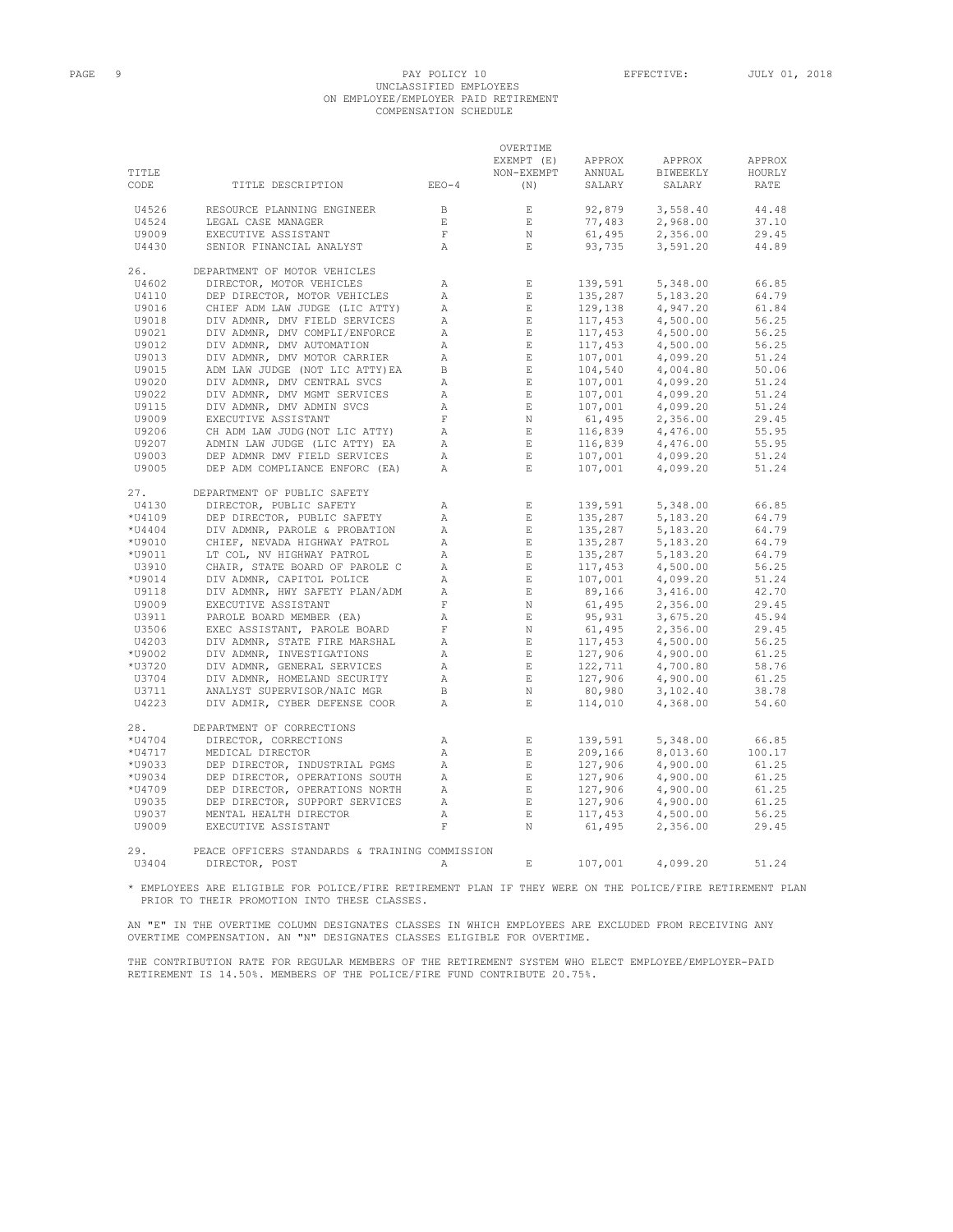# PAGE 10 PAY POLICY 10 EFFECTIVE: JULY 01, 2018 UNCLASSIFIED EMPLOYEES ON EMPLOYEE/EMPLOYER PAID RETIREMENT COMPENSATION SCHEDULE

| TITLE<br>CODE  | TITLE DESCRIPTION                                             | $EEO-4$                      | OVERTIME<br>EXEMPT (E)<br>NON-EXEMPT<br>(N) | APPROX<br>ANNUAL<br>SALARY                                               | APPROX<br>BIWEEKLY<br>SALARY | APPROX<br>HOURLY<br>RATE |
|----------------|---------------------------------------------------------------|------------------------------|---------------------------------------------|--------------------------------------------------------------------------|------------------------------|--------------------------|
| U9054          | DEPUTY DIRECTOR, POST                                         | A                            | $\quad$ E                                   | 95,931                                                                   | 3,675.20                     | 45.94                    |
| U9009          | EXECUTIVE ASSISTANT                                           | $\,$ F $\,$                  | N                                           | 61,495                                                                   | 2,356.00                     | 29.45                    |
| U3405          | BUREAU CHIEF (EA)                                             | $\mathbb{A}$                 | $\mathbf{E}$                                | 84,454                                                                   | 3,235.20                     | 40.44                    |
| U3406          | TRAINING SPECIALIST (EA)                                      | $\,$ B                       | $\mathbf{E}$                                | 77,088                                                                   | 2,952.80                     | 36.91                    |
| 30.            | DEPARTMENT OF CONSERVATION & NATURAL RESOURCES                |                              |                                             |                                                                          |                              |                          |
| U4901          | DIRECTOR, CONS/NAT RESOURCES                                  | Α                            | $\mathbf{E}$                                | 139,591                                                                  | 5,348.00                     | 66.85                    |
| U4920          | DEP DIRECTOR, CNR (EA)                                        | $\mathbb{A}$                 | $\mathbf{E}$                                | 117,453                                                                  | 4,500.00                     | 56.25                    |
| U4509          | DIV ADMNR, ENVIRON PROTECTION                                 | $\mathbb{A}$                 | $\mathbf{E}$                                | 135,287                                                                  | 5,183.20                     | 64.79                    |
| U4708          | DIV ADMNR, WATER RESOURCES                                    | $\mathbb{A}$                 | $\mathbf{E}$                                | 135,287                                                                  | 5,183.20                     | 64.79                    |
| *U4204         | DIV ADMNR, FORESTRY                                           | $\mathbb{A}$                 | $\mathbf{E}$                                | $137,453$<br>$117,453$<br>$107,001$<br>$77,483$<br>$89,166$<br>$107,001$ | 4,500.00                     | 56.25                    |
| U4202          | DIV ADMNR, STATE PARKS                                        | $\mathbb{A}$                 | $\mathbf E$                                 |                                                                          | 4,500.00                     | 56.25                    |
| U4206          | DIV ADMNR, STATE LANDS                                        | А                            | $\mathbf E$                                 |                                                                          | 4,099.20                     | 51.24                    |
| U3702          | DIST SPVR, WATER COMMISSIONER                                 | A                            | E                                           |                                                                          | 2,968.00                     | 37.10                    |
| U9077          | ADMNR, NATURAL HERITAGE                                       | $\mathbb A$                  | E                                           |                                                                          | 3,416.00                     | 42.70                    |
| U9071          | ADMNR, HISTORIC PRESERVATN                                    | $\mathbb{A}$                 | $\mathbf{E}$                                |                                                                          | 4,099.20                     | 51.24                    |
| U9009          | EXECUTIVE ASSISTANT                                           | $\mathbf F$                  | N                                           | 61,495                                                                   | 2,356.00                     | 29.45                    |
| 31.            | DEPARTMENT OF WILDLIFE                                        |                              |                                             |                                                                          |                              |                          |
| U4304          | DIRECTOR, WILDLIFE                                            | Α                            | E                                           | 127,906                                                                  | 4,900.00                     | 61.25                    |
| U9103          | DEPUTY DIRECTOR, WILDLIFE (EA)                                | $\mathbb{A}$                 | E                                           | 117,453                                                                  | 4,500.00                     | 56.25                    |
| *U9041         | CHIEF GAME WARDEN                                             | $\mathbb{A}$                 | $\mathbf E$                                 | 107,001                                                                  | 4,099.20                     | 51.24                    |
| U9124          | DIV ADMNR, WILDLIFE DIVERSITY                                 | $\mathbb{A}$                 | $\mathbf E$                                 | 95,931                                                                   | 3,675.20                     | 45.94                    |
| U9121          | DIV ADMNR, WILDLIFE ADMIN                                     | Α                            | $\quad$ E                                   | 95,931                                                                   | 3,675.20                     | 45.94                    |
| U9117          | DIV ADMNR, HABITAT                                            | Α                            | $\,$ E                                      | 95,931                                                                   | 3,675.20                     | 45.94                    |
| U9116<br>U9098 | DIV ADMNR, GAME MANAGEMENT<br>DIV ADMR, FISH MGT              | $\mathbb{A}$<br>$\mathbb{A}$ | E<br>$\mathbf E$                            | 95,931<br>95,931                                                         | 3,675.20<br>3,675.20         | 45.94<br>45.94           |
| U9039          | DIV ADMNR, CONSERVATION EDU                                   | $\mathbb{A}$                 | E                                           | 95,931                                                                   | 3,675.20                     | 45.94                    |
| U9009          | EXECUTIVE ASSISTANT                                           | $\mathbf F$                  | N                                           | 61,495                                                                   | 2,356.00                     | 29.45                    |
| 32.            | DEPARTMENT OF TRANSPORTATION                                  |                              |                                             |                                                                          |                              |                          |
| U5000          | DIRECTOR, TRANSPORTATION                                      | Α                            | E                                           | 139,591                                                                  | 5,348.00                     | 66.85                    |
| U4705          | DEP DIRECTOR, NDOT (EA)                                       | Α                            | $\,$ E                                      | 136,516                                                                  | 5,230.40                     | 65.38                    |
| U9036          | ASSISTANT DIRECTOR ENGINEERING                                | Α                            | $\mathbf E$                                 | 135,287                                                                  | 5,183.20                     | 64.79                    |
| U9123          | ASSISTANT DIRECTOR OPERATIONS                                 | Α                            | $\mathbf E$                                 | 135,287                                                                  | 5,183.20                     | 64.79                    |
| U9032          | ASST DIR PLANNING/PGM DEVEL                                   | Α                            | E                                           | 117,453                                                                  | 4,500.00                     | 56.25                    |
| U9102          | ASST DIRECTOR ADMIN SERVICES                                  | Α                            | $\mathbf E$                                 | 117,453                                                                  | 4,500.00                     | 56.25                    |
| U4707          | HEARINGS OFFICER                                              | $\,$ B                       | $\mathbf E$                                 |                                                                          | 2,968.00                     | 37.10                    |
| U9009          | EXECUTIVE ASSISTANT                                           | $\mathbf F$                  | $\mathbb N$                                 | 77,483<br>61,495                                                         | 2,356.00                     | 29.45                    |
| U4730          | ADMR OF EXTERNAL CIVIL RIGHTS                                 | Α                            | $\mathop{}\mathcal{E}$                      | 107,001                                                                  | 4,099.20                     | 51.24                    |
| U4735          | COMMUNICATIONS DIRECTOR                                       | Α                            | $\,$ E                                      | 95,931                                                                   | 3,675.20                     | 45.94                    |
| U4731          | CHIEF PILOT                                                   | $\, {\bf B}$                 | $\mathbf E$                                 | 104,540                                                                  | 4,004.80                     | 50.06                    |
| U4732          | PILOT III (EA)                                                | $\, {\bf B}$                 | $\mathbf{E}$                                | 95,931                                                                   | 3,675.20                     | 45.94                    |
| U4733          | PILOT II                                                      | $\,$ B                       | $\mathbf E$                                 | 89,166                                                                   | 3,416.00                     | 42.70                    |
| 33.            | COLORADO RIVER COMMISSION OF NEVADA                           |                              |                                             |                                                                          |                              |                          |
| U4803          | DIRECTOR, COLORADO RIVER COMM                                 | Α                            | E                                           | 144,077                                                                  | 5,520.00                     | 69.00                    |
| U4001          | DEPUTY DIRECTOR                                               | $\mathbb{A}$                 | $\,$ E                                      | 136,989                                                                  | 5,248.00                     | 65.60                    |
| U4013          | DIVISION HEAD, WATER                                          | Α                            | E                                           | 130,546                                                                  | 5,001.60                     | 62.52                    |
| U4014          | ADMIN SERVICES OFFICER                                        | $\mathbb{A}$                 | $\mathbf E$                                 | 130,546                                                                  | 5,001.60                     | 62.52                    |
| U4031          | OFFICE MANAGER<br>OFFICE MANAGER<br>SR ENERGY ACCOUNTANT (EA) | $\;$ F                       | E                                           | 71,756                                                                   | 2,748.80                     | 34.36                    |
| U4017          |                                                               | $\, {\bf B}$                 | $\mathop{}\mathcal{E}$                      | 97,848                                                                   | 3,748.80                     | 46.86                    |
| U4018          | NATURAL RESOURCE SPEC (EA)                                    | $\,$ B                       | $\mathbf E$                                 | 113,506                                                                  | 4,348.80                     | 54.36                    |
| U4020          | ENVIRONMENTAL PROGRAM MGR                                     | $\overline{A}$               | $\mathbf{F}_i$                              | 117,418                                                                  | 4,498.40                     | 56.23                    |

\* EMPLOYEES ARE ELIGIBLE FOR POLICE/FIRE RETIREMENT PLAN IF THEY WERE ON THE POLICE/FIRE RETIREMENT PLAN PRIOR TO THEIR PROMOTION INTO THESE CLASSES.

AN "E" IN THE OVERTIME COLUMN DESIGNATES CLASSES IN WHICH EMPLOYEES ARE EXCLUDED FROM RECEIVING ANY<br>OVERTIME COMPENSATION. AN "N" DESIGNATES CLASSES ELIGIBLE FOR OVERTIME.